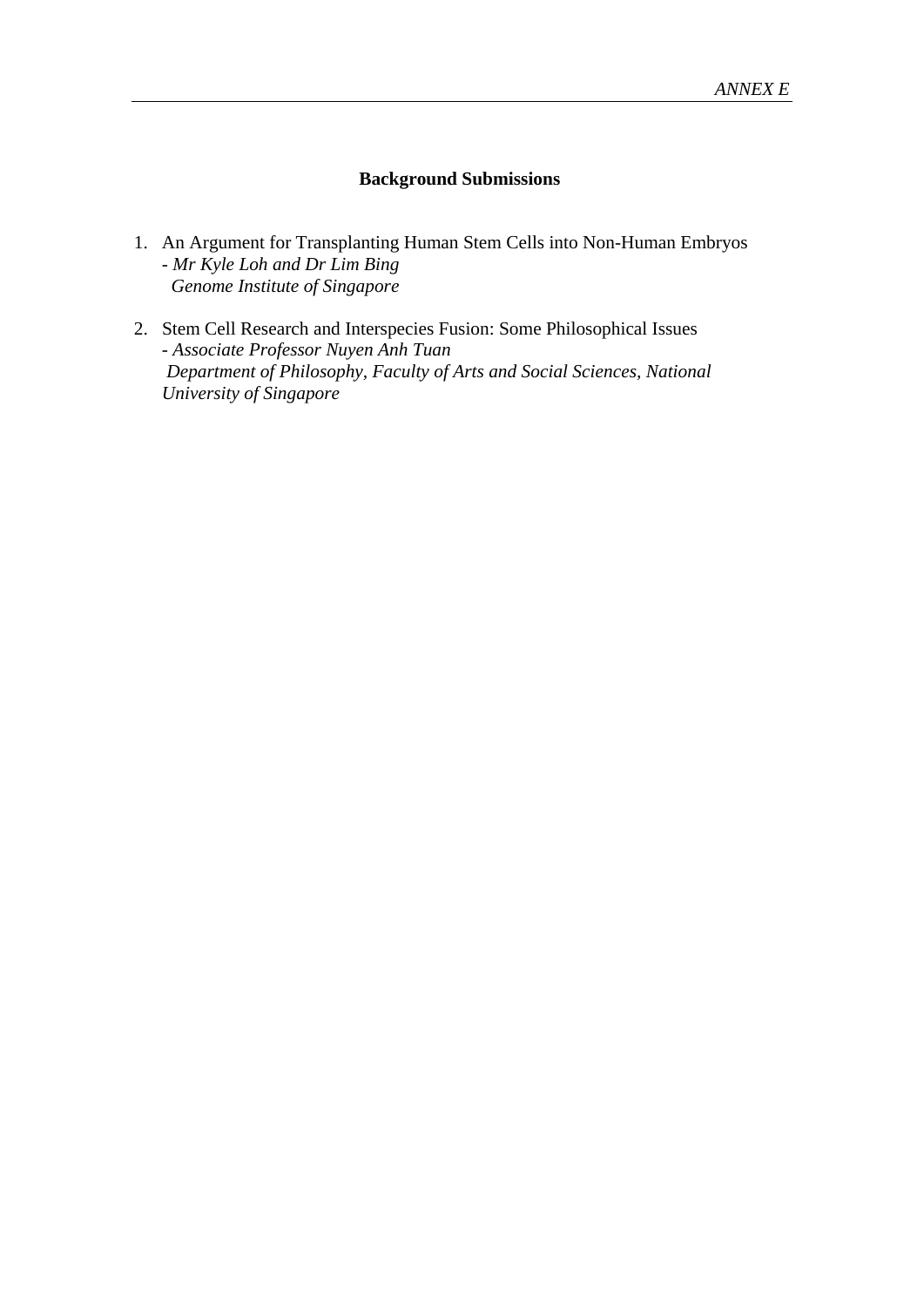## **AN ARGUMENT FOR TRANSPLANTING HUMAN STEM CELLS INTO NON-HUMAN EMBRYOS**

#### **Mr Kyle Loh and Dr Lim Bing**

Genome Institute of Singapore

#### **Characteristics of Embryonic Stem Cells**

The defining characteristic of an embryonic stem cell is that it is "*pluripotent*" capable of differentiating into every cell type present within the foetus.

**\_\_\_\_\_\_\_\_\_\_\_\_\_\_\_\_\_\_\_\_\_\_\_\_\_\_\_\_\_\_\_\_\_\_\_\_\_\_\_\_\_\_\_\_\_\_\_\_\_\_\_\_\_\_\_\_\_\_\_\_\_\_\_\_\_\_\_\_\_\_** 

This unique property of embryonic stem cells has ignited aspirations that one day, embryonic stem cells will be able to ameliorate diverse human diseases. Why? Many human diseases (e.g. diabetes, deafness) are due to the deficiency of a specific cell type from the patient's body—such as the pancreatic  $\beta$ -cell or the inner hair cell, respectively<sup>1</sup>. Such diseases should be curable by restoration of normal or near-normal numbers of the missing cell type.

Given the pluripotentiality of embryonic stem cells to differentiate into any cell type within the body, one could differentiate embryonic stem cells into the "missing" cell type, and then transplant these stem cell-derived cells into the patient's body, thus renewing near-normal numbers of the missing cell and ameliorating the disease. Indeed, such an embryonic stem cell-based approach shows great therapeutic promise, as embryonic stem cells have been successfully used to ameliorate a spectrum of conditions within animal models, such as blindness, cardiac infarction, diabetes, immunodeficiency, Parkinson's Disease, and spinal cord injury<sup>2-8</sup>.

#### **Limitations of Human Embryonic Stem Cells**

Nevertheless, our exploitation of human embryonic stem cells for clinical and scientific applications remains restrained by certain present-day limitations.

Above, we have stated that embryonic stem cells are pluripotent—capable of differentiating into any cell type. However, we note that this is only true for mouse embryonic stem cells and may not apply for human embryonic stem cells (hESCs). Thus, the question remains whether or not hESCs can indeed differentiate into any cell type that is desired by a patient or a researcher. Although hESCs have a capacity to differentiate into specific clinically-relevant cell types (such as pancreatic  $\beta$ -cells<sup>9</sup>), it remains uncertain whether or not hESCs can differentiate into all cell types within the human body. Disturbingly, certain hESC cell lines differentiate into certain lineages thousands of times more inefficiently than other hESC lines<sup>10</sup>. Furthermore, hESCs display gene expression patterns and molecular characteristics unbecoming of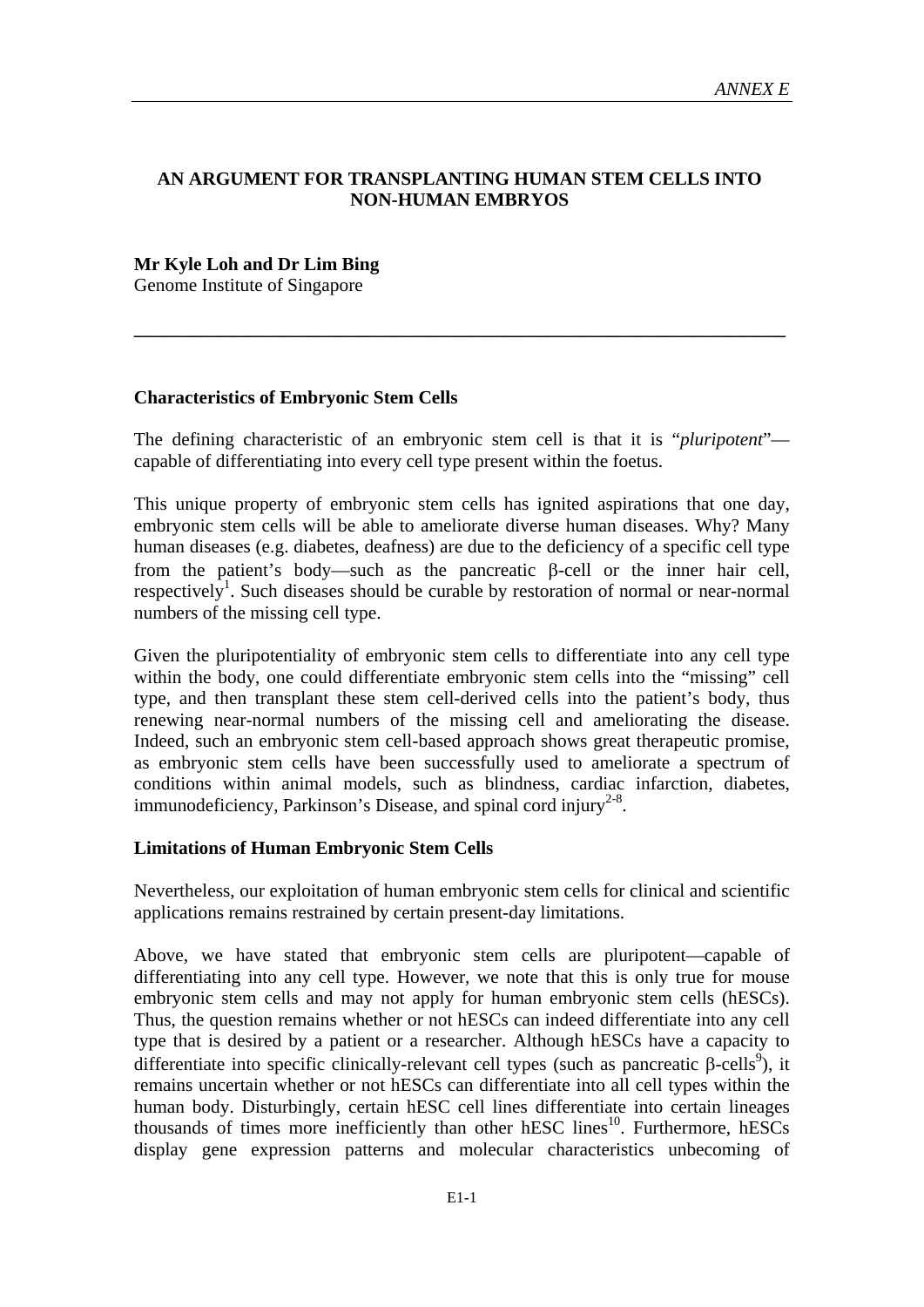pluripotent cells—for example, hESCs exhibit X chromosome inactivation $11$ , which is diagnostic of differentiated cells<sup>12</sup>. Such observations have elicited allegations that hESCs indeed are not entirely pluripotent<sup>13,14</sup> and that they may be incapable of differentiating into all human cell types; if this were to be true, this might invalidate the utility of hESCs for therapeutic and academic applications.

In contrast, mouse embryonic stem cells are unequivocally pluripotent and have been shown to be able to differentiate into every cell type present within the mouse foetus<sup>15,16</sup>. Within the early embryo (the "blastocyst"), pluripotent embryonic cells (known as "epiblast" cells) are responsible for constructing the entire foetus proper<sup>17</sup>. When mouse embryonic stem cells are transplanted into blastocyst-stage embryos, they synergize with the native epiblast cells and contribute to normal foetal development, generating many foetal cell types<sup>18</sup>. Thus, transplantation of embryonic stem cells to early embryos undergoing foetal development serves as a test of whether or not these embryonic stem cells are truly pluripotent and are competent to generate many different foetal lineages.

## **Rationale For A Physiological Test to Assess hESC Pluripotency**

Thus, it is imperative to resolve whether or not hESCs are authentic pluripotent cells. Validation or invalidation of such a statement will be necessary to determine the extent of the clinical and academic utility of hESCs. Our current assessments thus far of the pluripotentiality of hESCs have largely been restricted to: (1) trying to differentiate hESCs into specific lineages of interest and seeing whether or not it is possible for hESCs to differentiate into that lineage or (2) subjecting hESCs to conditions that favour promiscuous differentiation into multiple lineages simultaneously, thus allowing for the assessment of whether or not hESCs can differentiate into those lineages. However, as one could imagine, such *in vitro* approaches are unsatisfactory in determining the pluripotency of hESCs, for the following reason: *in vitro* differentiation of hESCs is an imperfect recreation of *in vivo* differentiation of human epiblast cells during foetal development. hESCs differentiated *in vitro* are not subject to the complex organisation of cells in a developing embryo and all *in vitro* culture methods essentially are differentiation and embryonic development progressing under an unnatural environment<sup>19,20</sup>. Therefore what we can learn from *in vitro* hESC differentiation is limited and may even be misleading.

Ultimately, we conclude that verification of the pluripotentiality of hESCs to differentiate into every human cell type can only be attained through testing whether or not hESCs can contribute to foetal development within the early embryo<sup>21</sup>. Here, we argue for the development of an assay whereby hESCs are transplanted into non-human embryos to determine the capacity of hESCs to respond to developmental signals and to differentiate into the entire repertoire of cells present within the body. The resultant embryos would be "chimeras" —embryos comprised of human cells generated from the hESCs as well as non-human cells from the host embryo.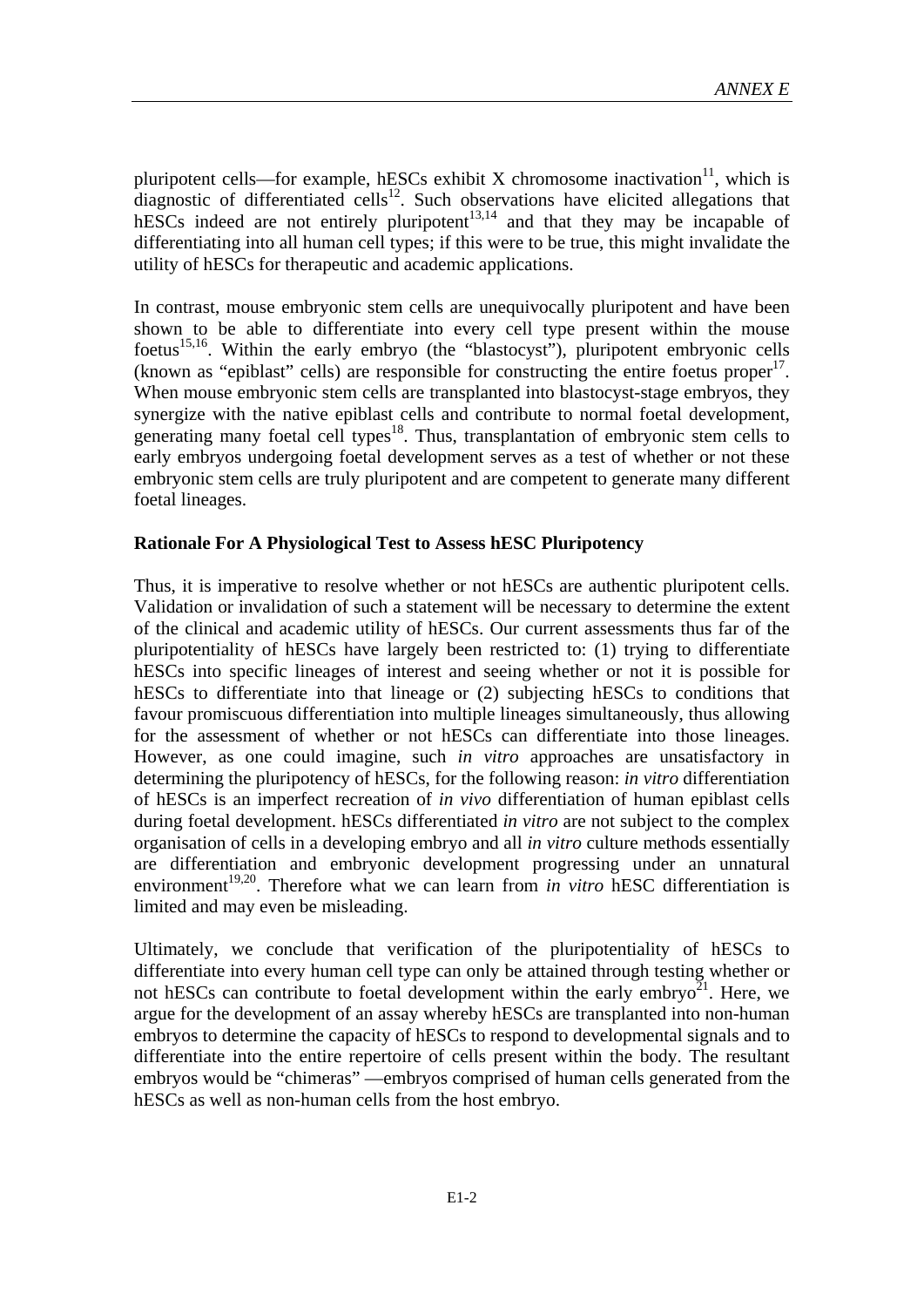## **Background to Chimerism**

The word chimera means different things in different disciplines:

- 1. Molecular biologist: Chimeric DNA sequences (genetic material) from 2 sources (i.e. cells from 2 individuals) are combined into one.
- 2. Cell biologist: Somatic nuclear transfer into oocyte cytoplasm, intra-species or inter-species (i.e. transferring a nucleus from a body cell into an egg, replacing the egg nucleus; the egg can be from the same or a different species).
- 3. Embryologist: Prenatal combinations of cells with zygotes (fertilized eggs) or early embryos, intra-species or inter-species.
- 4. Stem cell biologist: Grafting tissue into a prenatal host of a different species (a xenograft).

In this paper, "chimerism" refers to the embryos resultant after the transplantation of hESCs into early non-human embryos—such embryos would be comprised of both human and non-human cells.

## **Why Studies With Such Chimeras Are Useful**

We reify again the decisive benefits that can be attained by transplanting hESCs into non-human embryos—

- 1. *In vivo* experiments (literally, 'in life'; experiments with live organisms) are more physiological and yield more accurate data than *in vitro* studies (literally 'in glass'; experiments with artificially maintained tissues). *In vitro* studies with hESCs are an unsatisfactory surrogate for *in vivo* studies<sup>19-21</sup>.
- 2. hESCs cannot be proven to be authentic pluripotent cells without testing whether or not they can contribute to foetal development<sup>21</sup>.
- 3. To regenerate human tissue for cell replacement therapies, we first need proof of human cell contribution in corresponding animal models.
- 4. Examination of how hESCs differentiate into the early embryonic lineages within the nascent foetus is key to understanding how we can control hESC differentiation *in vitro*. Present attempts to recreate developmental differentiation signals *in vitro* to control hESC differentiation thus far have been largely unsatisfactory<sup>19,20</sup> and the resultant cells may be aberrant and partially nonfunctional<sup>2,9,22</sup>.

We highlight a recent landmark publication wherein rat pluripotent stem cells (the rat equivalent of hESCs) were transplanted into mouse embryos that were unable to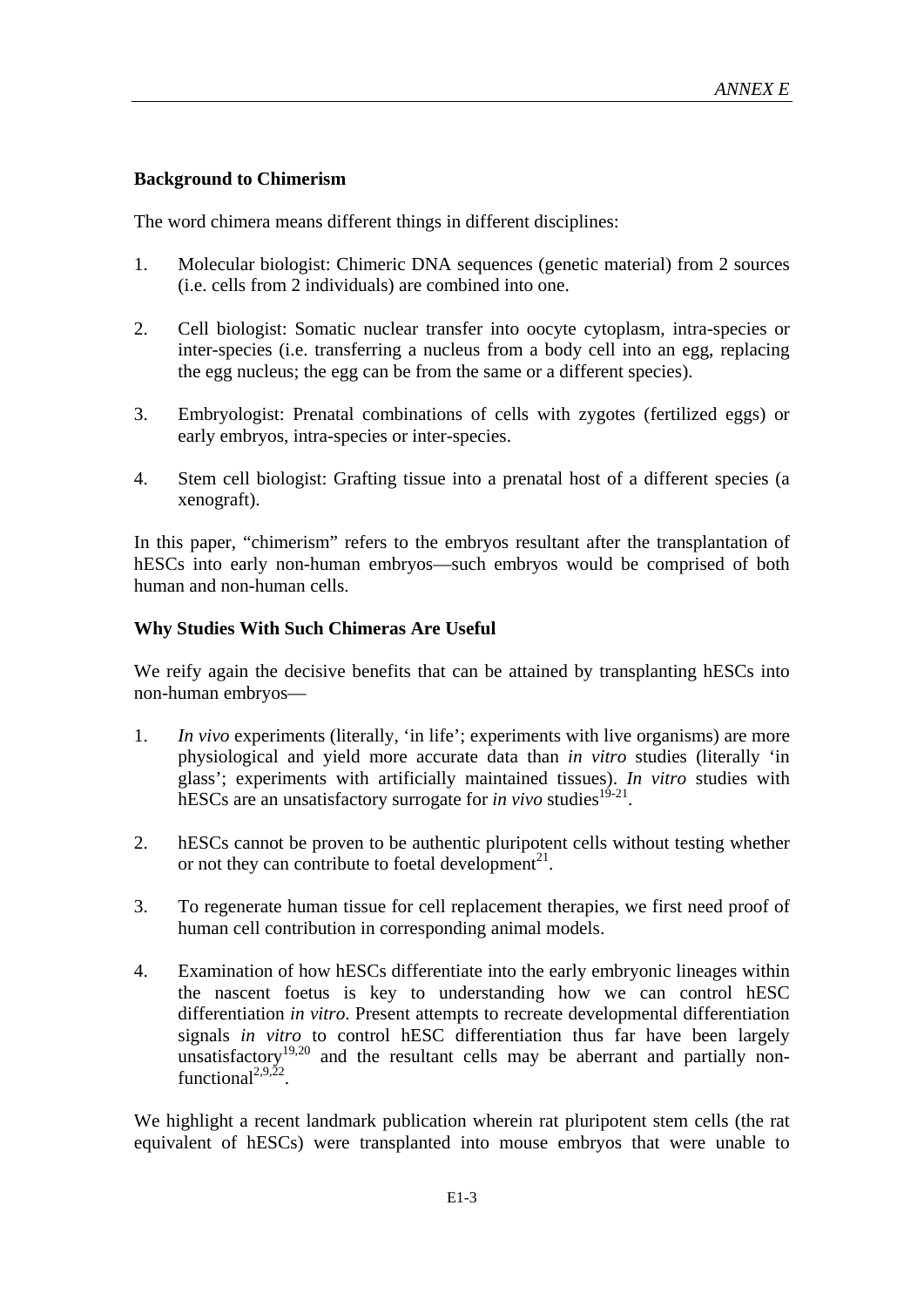generate a pancreas (due to a genetic mutation;  $PdxI^{-1/2^3}$ . The transplanted rat stem cells were capable of developing into an entire pancreas within the resultant mice, generating rat-mouse chimeras which were mostly mouse but had entirely rat-derived pancreata<sup>23</sup>. Such a striking example of chimerism unequivocally demonstrated the competence of rat pluripotent stem cells to generate an entire pancreas—repetition of this experiment utilising hESCs (but pausing it at an earlier developmental stage) could test whether or not hESCs are capable of generating other tissues of therapeutic interest. Such a demonstration would be an *avant garde* advance in the utilisation of hESCs for cell replacement therapies.

#### **Human-Animal Chimera Experiments**

 $\overline{a}$ 

Many studies involving the transplant of human cells (besides hESCs) have demonstrated the utility of inter-species chimeras to illuminate the developmental potential and curative value of various human cell populations:

- 1. Human hematopoietic stem cells (stem cells that are precursors to the different kinds of blood cells, HSCs) transplanted into mice have been used to detect pluripotent stem cells. $\frac{1}{1}$
- 2. Human skin grafts in xenografted mice are useful for studying skin disease.<sup>ii</sup>
- 3. Human mesenchymal stem cells injected into rat embryos have been shown to give rise to organ tissue.<sup>iii</sup> Mesenchymal stem cells are usually bone marrow stem cells.
- 4. hESCs injected into chick embryos showed that they can proliferate and contribute to neural cells.<sup>iv</sup>
- 5. hESCs injected into foetal mouse brains showed that they can generate functional human neurons within the adult mouse brain. $\overline{v}$
- 6. Transplants of human retinal stem cells into the eye and brain of foetal animals can address questions such as:

i Guenechea G. et al. Distinct classes of human stem cells that differ in proliferative and selfrenewal potential. *Nature Immunology* **2**(1), 75-82 (2001).

ii Raychaudhuri S.P. et al. Severe combined immunodeficiency mouse-human skin chimeras: a unique animal model for the study of psoriasis and cutaneous inflammation. *British Journal of Dermatology* **144**, 931-9 (2001).

iii Yokoo T. and Kawamura T. Ex vivo regeneration of the murine kidney from human mesenchymal stem cells. *Kidney International* **68**, 1967 (2005).

iv Goldstein R.A. et al. Integration and differentiation of human embryonic stem cells transplanted to the chick embryo. Developmental Dynamics **225**, 80-6 (2002).

Goldstein R.A. et al. Integration and differentiation of human embryonic stem cells transplanted to the chick embryo. Developmental Dynamics **225**, 80-6 (2002).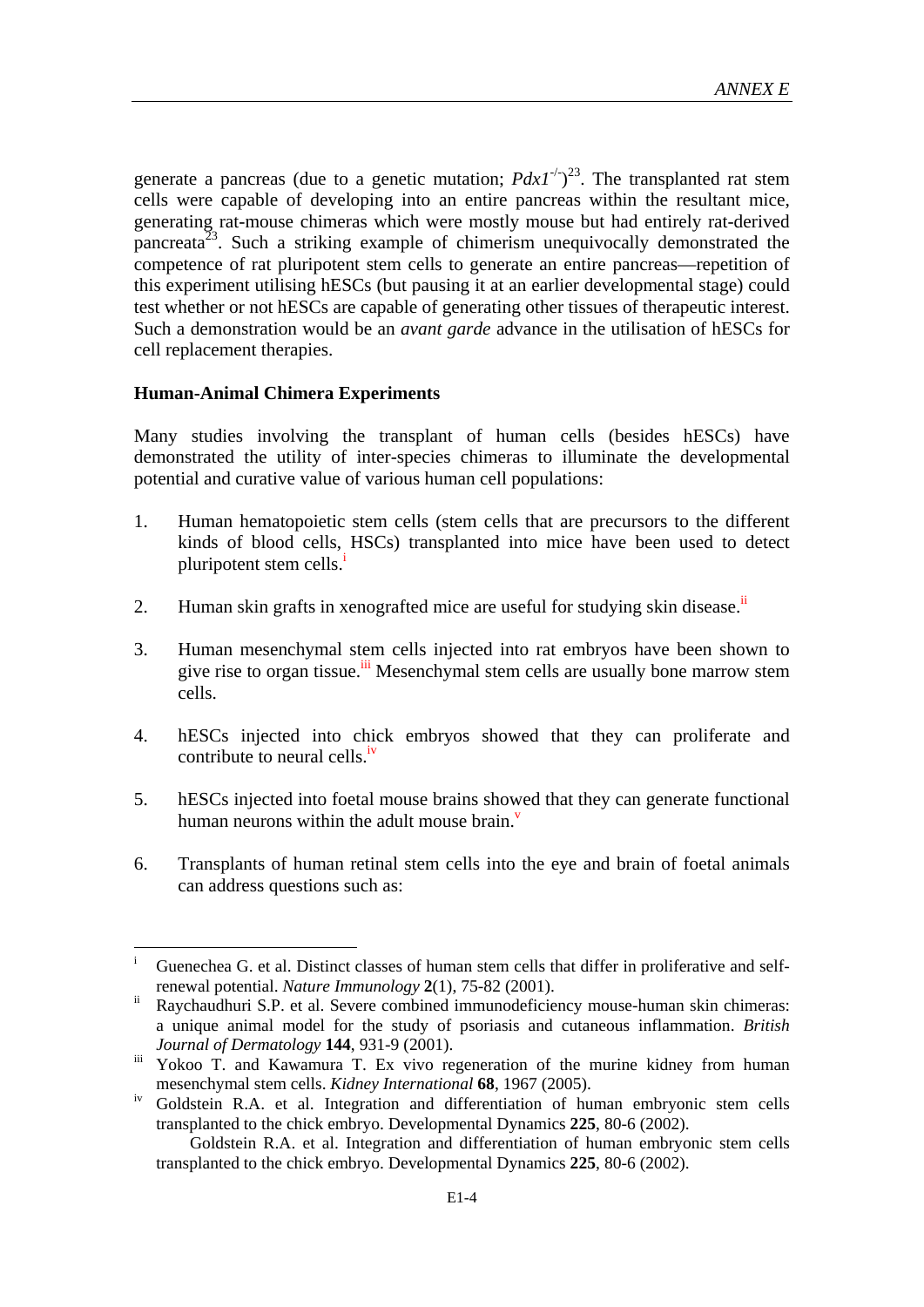- i) Can human stem cells integrate into a developing eye?
- ii) What is the potential of adult stem cells to form tumours in an immune suppressed environment?
- iii) Can human retinal stem cells form non-retinal tissues in a mammalian host?
- 7. Transplantation of hESC-derived  $\beta$ -cells into diabetic mouse models has demonstrated that such  $\beta$ -cells are capable of ameliorating hypoglycemia within diabetic organisms, and thus, they are likely to ameliorate diabetes within human patients<sup>2</sup>.

## **Proof-of-Principle For hESC Transplantation Into Mouse Blastocysts**

Most recently, experiments have been performed using hESCs transplanted into mouse blastocysts $^{24}$ .

What were the important findings?

- 1. hESCs injected into mouse blastocysts multiply, intermingle and differentiate along with host cells.
- 2. hESCs tended to gravitate to the inner cell mass of the blastocysts (the physiological residence of pluripotent stem cells such as hESCs and their murine counterparts).
- 3. hESCs persisted in a few embryos that were transiently implanted into mice.

This study demonstrated the feasibility of human-animal chimera experiments with hESCs. This approach can be extended to using large collections of variant mice as hosts. Genetically modified or diseased hESCs can also be used in these experiments. This will then allow us to better understand the developmental capacity and pluripotentiality of hESCs and assess the capacity of hESCs to differentiate into clinically-relevant cell types suitable for cell replacement therapies for human patients.

## **Degree of Chimerism**

A major concern about chimeric studies relates to the generation of chimeric animals that might have a high proportion of human cells that could confer them with human behaviours or characteristics.

This is largely restricted to the direct or indirect introduction of human neurons into animals, which might "humanise" them and potentially attribute them with selfawareness or other human cognitive properties. However, the transplantation of even large numbers of human neurons into non-human brains is unlikely to impart any degree of human consciousness<sup>25</sup>. It should also be noted that given the radically different gestational times of mice and humans (a mouse foetus' uterine development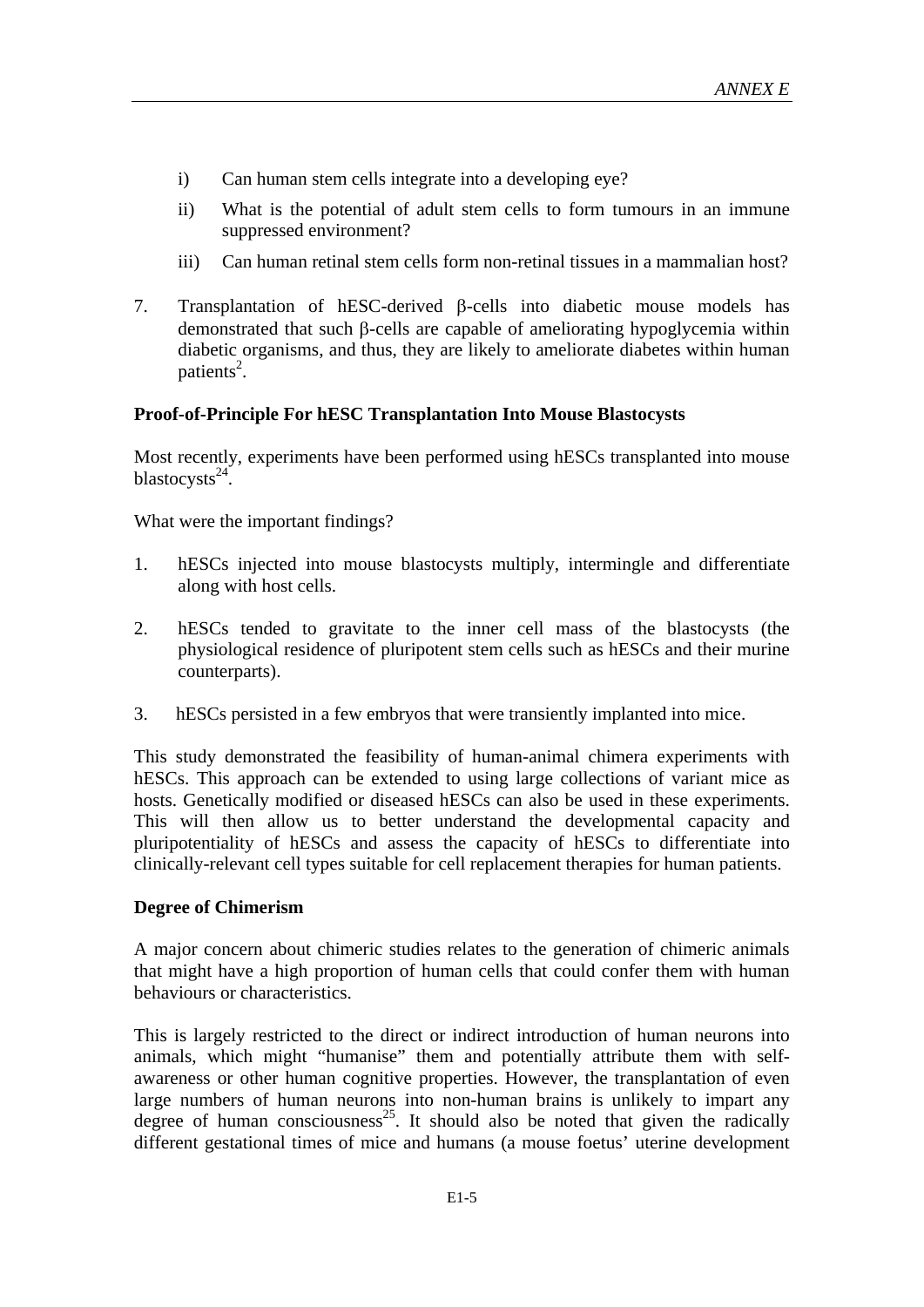time is one-fifteenth of a human foetus')<sup>25</sup>, so it is extraordinarily unlikely that any kind of advanced human tissue could form from the transplanted hESCs.

This is substantiated by findings over decades of chimera research that chimeras between distantly related species have been found to be often nonviable and developmentally compromised. Although chimeras between related mouse strains (*Mus musculus* and *Mus caroli*) are viable<sup>26</sup>, as are sheep-goat chimeras<sup>27,28</sup> and rat-mouse chimeras<sup>23,29</sup>, it has been shown that mouse-vole chimeras and other chimeras of distant species are nonviable and rarely progress to an advanced stage *in utero*. Such studies strongly suggest that chimeras resultant from hESC transplantation into mouse blastocysts would be nonviable, thus abrogating most ethical concerns about developing an advanced being with contributions from both human and mouse cells. This assertion was affirmed by a recent study with hESC-mouse chimeras<sup>12</sup>, where the majority of embryonic chimeras that implanted successfully and retained hESC-derived cells were developmentally abnormal and delayed—indeed, it appears that hESCs rarely persisted in embryos of normal form. Thus, it indeed appears therefore that rare mouse-human chimeras can be generated in which hESCs have limited contributions; nevertheless, such mouse-human chimeras are likely to be developmentally compromised and unable to fully develop.

#### **Guidelines For Human-Animal Chimeric Studies**

Two questions that would be important to address as part of the consideration to set guidelines for human-animal chimeric studies are:

- 1. The extent to which human cells can contribute to viable mouse–human chimera
- 2. The extent to which progression to later developmental stage can be followed

The intent of our studies is not to confer human attributes upon an animal. Rather, it is to assess the developmental potential of hESCs and potentially other human stem cell populations, thus testing whether or not these stem cells can make limited contributions to foetal development. Installation of appropriate safeguards is necessary to ensure limited total contribution of human cells to the chimera, to ensure limited specific contribution of human cells to the nervous system, and to ensure that human-animal chimeras do not become too advanced and progress beyond a developmental stage.

To this end, we suggest adoption of the following guidelines:

1. Distinguishing between human cells and animal cells within the nascent chimera. The transplanted hESCs can be labelled (with a fluorescent marker) such that they and all their progeny within the chimera are easily identifiable at all times<sup>24</sup>. Such a system will allow for determination of the extent of human cell contribution to the chimera and for determination of the chimeric tissues in which there are human cells.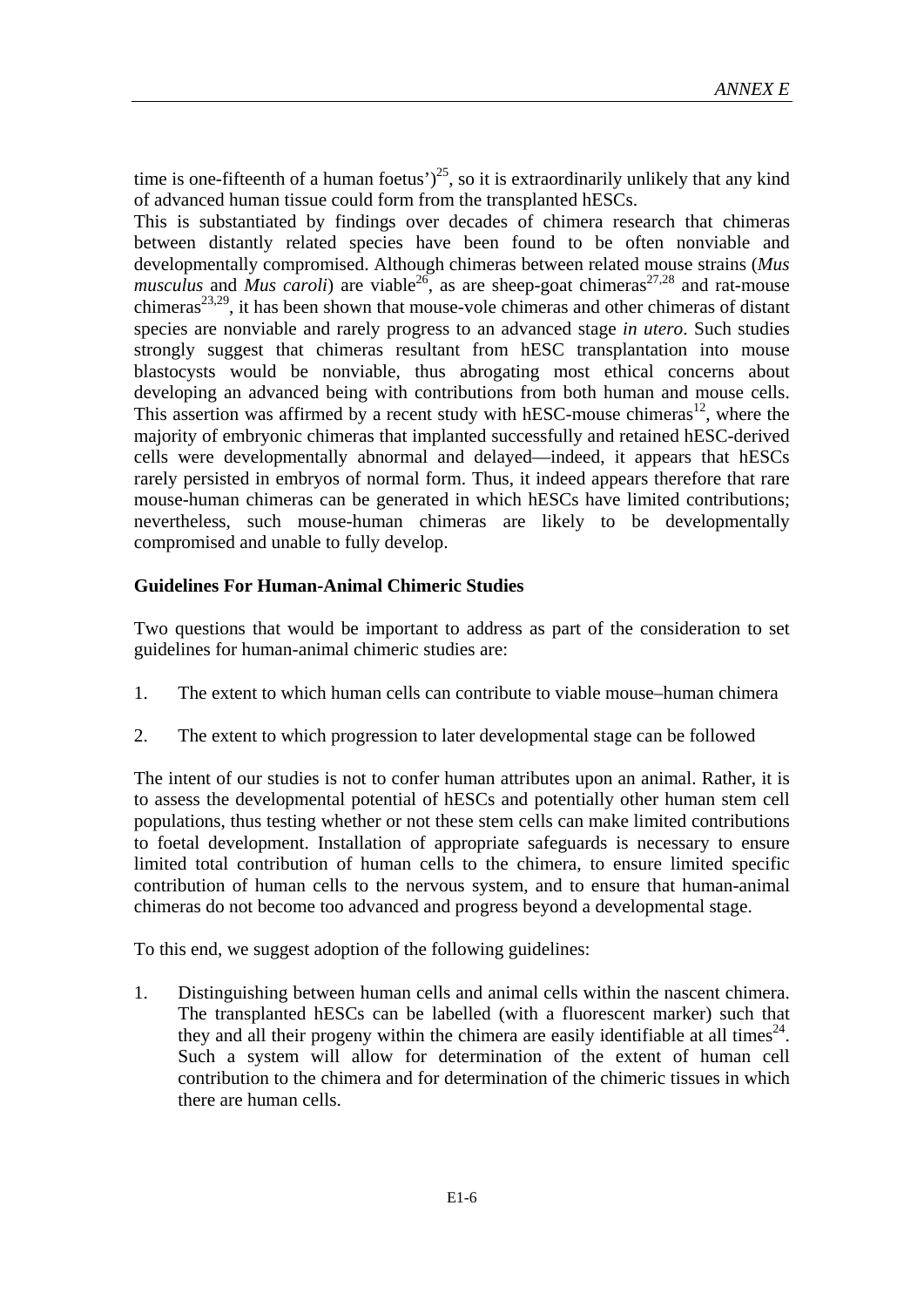- 2. Limiting the number of human cells transferred. Fewer human cells transplanted into the animal blastocysts would reduce the degree of human cell contribution since host cells will outnumber and overwhelm the human cells, thus minimising the risk of "humanising" non-human embryos. Previously, it has been demonstrated that the approximate number of donor cells transplanted into the host blastocyst determines the amount of contribution that the donor cells will have to the resultant chimera<sup>27,28</sup>.
- 3. Choice of host animal for experiments involving early animal embryos. Experiments with hESCs on early animal embryos should only use evolutionarily distant animals such as mice that will likely yield nonviable embryos that will not develop to an advanced stage.

#### **Conclusion**

Human embryonic stem cells have significant therapeutic potential, and have already been used to ameliorate diseases, such as diabetes and spinal cord injury, within animal models<sup>2,5</sup>. Nevertheless, the extent of their therapeutic utility is dependent on the resolution of the extent of their pluripotency. Formal proof of the capacity of hESCs to differentiate into any cell type that a patient might require is still lacking, and indeed, there have been multiple allegations that hESCs indeed may not be pluripotent or may represent a "corrupted" cell type with minimal clinical or research relevance $14$ . The complete exploitation of hESCs for therapeutic or research purposes will require determination of whether or not hESCs are authentically pluripotent—such a demonstration can only be made by testing whether or not hESCs can contribute differentiated progeny to foetal development<sup>21</sup>. To this end, here we propose the creation of limited animal-hESC chimeras wherein small numbers of hESCs are transplanted into non-human blastocysts to assess whether or not hESCs can respond to developmental signals and differentiate into therapeutically-relevant cell types. Preliminary tests performed elsewhere have shown that hESCs and their progeny often persist minimally within the mouse conceptus<sup>24</sup>, suggesting that few human cells will ultimately remain within the chimera, thus reducing the chance of "humanisation" of the chimera.

We conclude that development of the proposed animal-hESC chimeras will extend the reach of regenerative medicine and stem cell research by validating or invalidating the pluripotency of hESCs, and such assays are unlikely to generate animal chimeras with human characteristics.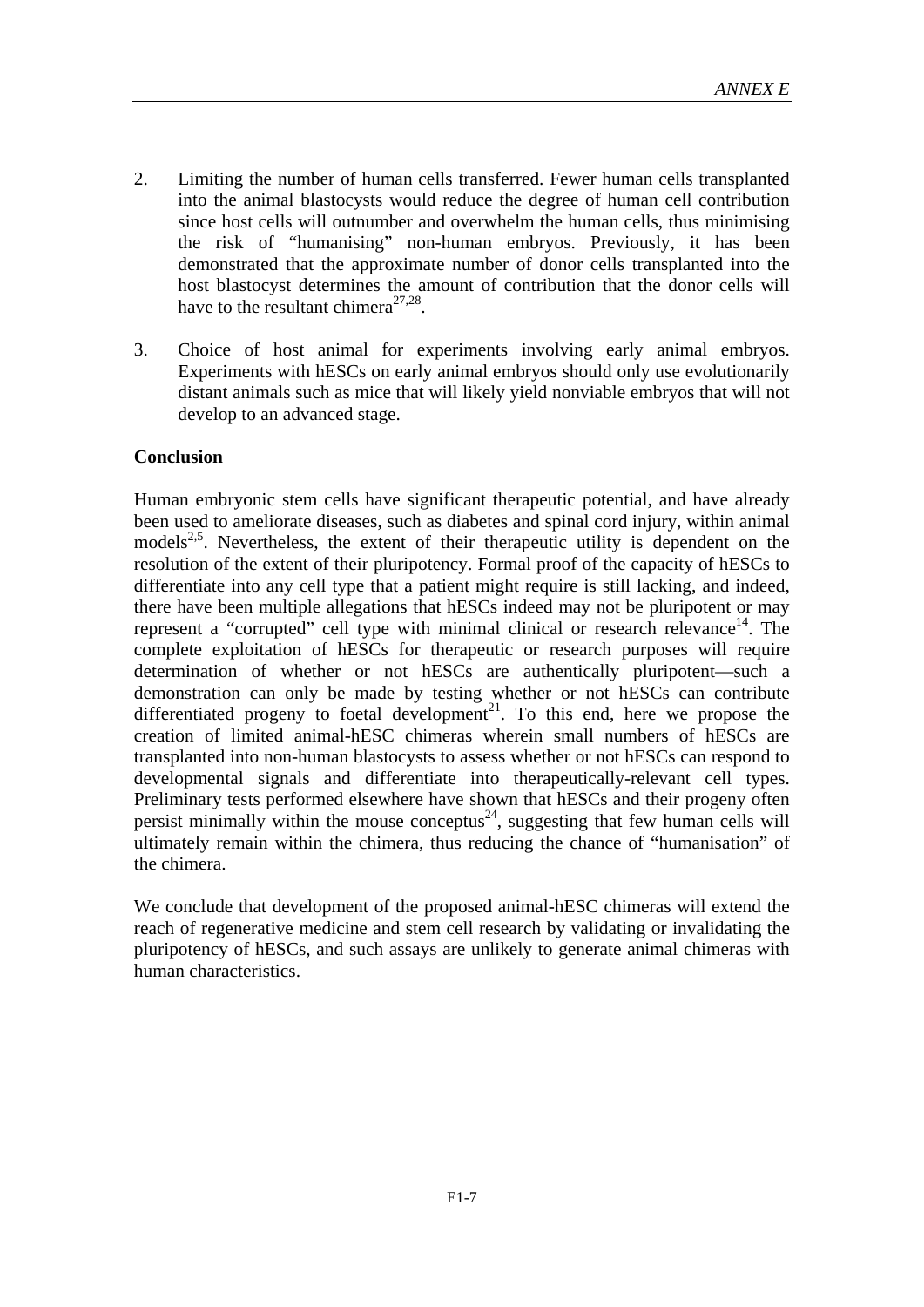## **References**

- 1. Murry, C.E. & Keller, G. Differentiation of embryonic stem cells to clinically relevant populations: lessons from embryonic development. *Cell* **132**, 661-80 (2008).
- 2. Kroon, E. et al. Pancreatic endoderm derived from human embryonic stem cells generates glucose-responsive insulin-secreting cells in vivo. in *Nat Biotechnol*  Vol. 26 443-52 (2008).
- 3. Laflamme, M.A. et al. Cardiomyocytes derived from human embryonic stem cells in pro-survival factors enhance function of infarcted rat hearts. *Nat Biotechnol* **25**, 1015-24 (2007).
- 4. Lamba, D.A., Gust, J. & Reh, T.A. Transplantation of human embryonic stem cell-derived photoreceptors restores some visual function in Crx-deficient mice. *Cell Stem Cell* **4**, 73-9 (2009).
- 5. Keirstead, H.S. et al. Human embryonic stem cell-derived oligodendrocyte progenitor cell transplants remyelinate and restore locomotion after spinal cord injury. *J Neurosci* **25**, 4694-705 (2005).
- 6. Rideout, W.M., Hochedlinger, K., Kyba, M., Daley, G.Q. & Jaenisch, R. Correction of a genetic defect by nuclear transplantation and combined cell and gene therapy. *Cell* **109**, 17-27 (2002).
- 7. Roy, N.S. et al. Functional engraftment of human ES cell-derived dopaminergic neurons enriched by coculture with telomerase-immortalized midbrain astrocytes. *Nature Medicine* **12**, 1259-68 (2006).
- 8. Wernig, M. et al. Neurons derived from reprogrammed fibroblasts functionally integrate into the fetal brain and improve symptoms of rats with Parkinson's disease. *Proc Natl Acad Sci USA* **105**, 5856-61 (2008).
- 9. D'amour, K.A. et al. Production of pancreatic hormone-expressing endocrine cells from human embryonic stem cells. *Nat Biotechnol* **24**, 1392-401 (2006).
- 10. Osafune, K. et al. Marked differences in differentiation propensity among human embryonic stem cell lines. *Nat Biotechnol* **26**, 313-5 (2008).
- 11. Silva, S.S., Rowntree, R.K., Mekhoubad, S. & Lee, J.T. X-chromosome inactivation and epigenetic fluidity in human embryonic stem cells. in *Proc Natl Acad Sci USA* Vol. 105 4820-5 (2008).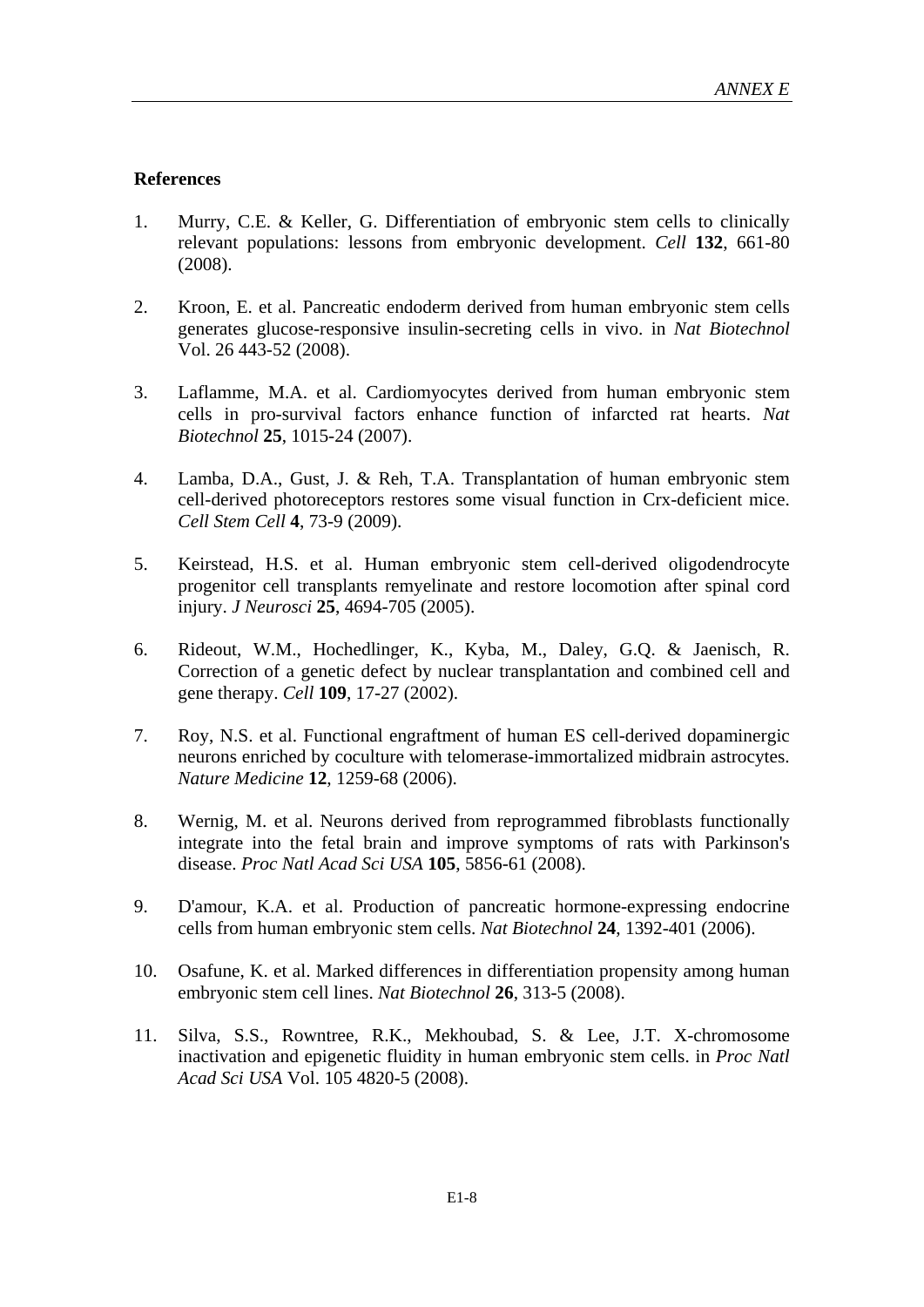- 12. Tan, S.S., Williams, E.A. & Tam, P.P. X-chromosome inactivation occurs at different times in different tissues of the post-implantation mouse embryo. *Nature Genetics* **3**, 170-4 (1993).
- 13. Silva, J. & Smith, A. Capturing pluripotency. *Cell* **132**, 532-6 (2008).
- 14. Nichols, J. & Smith, A. Naive and primed pluripotent states. *Cell Stem Cell* **4**, 487-92 (2009).
- 15. Nagy, A., Rossant, J., Nagy, R., Abramow-Newerly, W. & Roder, J.C. Derivation of completely cell culture-derived mice from early-passage embryonic stem cells. *Proc Natl Acad Sci USA* **90**, 8424-8 (1993).
- 16. Nagy, A. et al. Embryonic stem cells alone are able to support fetal development in the mouse. *Development* **110**, 815-21 (1990).
- 17. Gardner, R.L. & Rossant, J. Investigation of the fate of 4.5 day post-coitum mouse inner cell mass cells by blastocyst injection. *J Embryol Exp Morphol* **52**, 141-52 (1979).
- 18. Bradley, A., Evans, M., Kaufman, M.H. & Robertson, E. Formation of germ-line chimaeras from embryo-derived teratocarcinoma cell lines. *Nature* **309**, 255-6 (1984).
- 19. McKnight, K., Wang, P. & Kim, S.K. Deconstructing pancreas development to reconstruct human islets from pluripotent stem cells. *Cell Stem Cell* **6**, 300-8 (2010).
- 20. Wandzioch, E. & Zaret, K.S. Dynamic signaling network for the specification of embryonic pancreas and liver progenitors. *Science* **324**, 1707-10 (2009).
- 21. Loh, K.M. & Lim, B. Recreating pluripotency? *Cell Stem Cell* **7**, 137-139 (2010).
- 22. Gouon-Evans, V. et al. BMP-4 is required for hepatic specification of mouse embryonic stem cell-derived definitive endoderm. *Nat Biotechnol* **24**, 1402-11 (2006).
- 23. Kobayashi, T. et al. Generation of rat pancreas in mouse by interspecific blastocyst injection of pluripotent stem cells. *Cell* **142**, 787-99 (2010).
- 24. James, D., Noggle, S.A., Swigut, T. & Brivanlou, A.H. Contribution of human embryonic stem cells to mouse blastocysts. *Developmental Biology* **295**, 90-102 (2006).
- 25. Karpowicz, P., Cohen, C.B. & van der Kooy, D. It is ethical to transplant human stem cells into nonhuman embryos. *Nature Medicine* **10**, 331-5 (2004).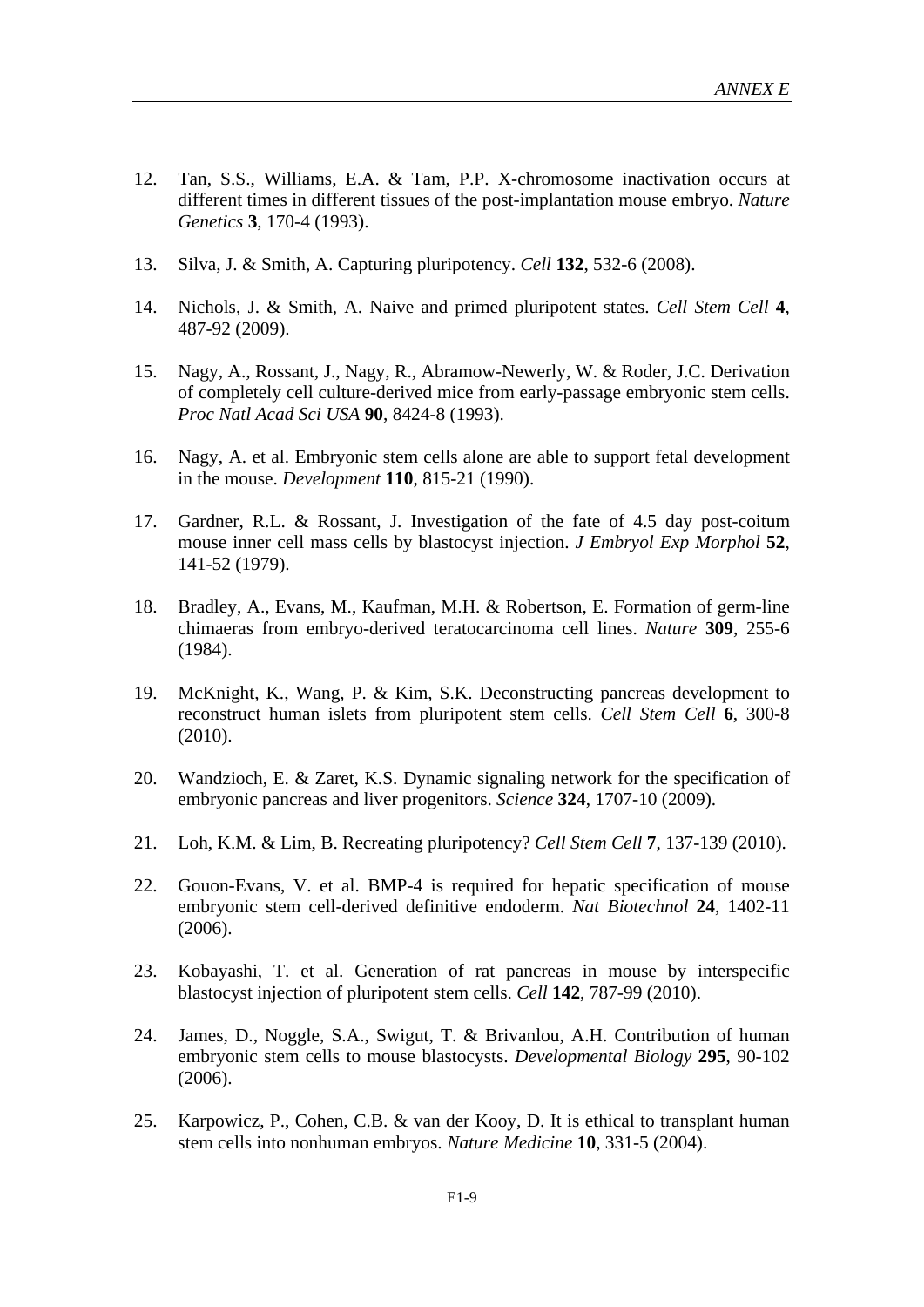- 26. Rossant, J. & Frels, W.I. Interspecific chimeras in mammals: successful production of live chimeras between Mus musculus and Mus caroli. *Science* **208**, 419-21 (1980).
- 27. Fehilly, C.B., Willadsen, S.M. & Tucker, E.M. Interspecific chimaerism between sheep and goat. *Nature* **307**, 634-6 (1984).
- 28. Polzin, V.J. et al. Production of sheep-goat chimeras by inner cell mass transplantation. *J Anim Sci* **65**, 325-30 (1987).
- 29. Gardner, R.L. & Johnson, M.H. Investigation of early mammalian development using interspecific chimaeras between rat and mouse. *Nature New Biol* **246**, 86-9 (1973).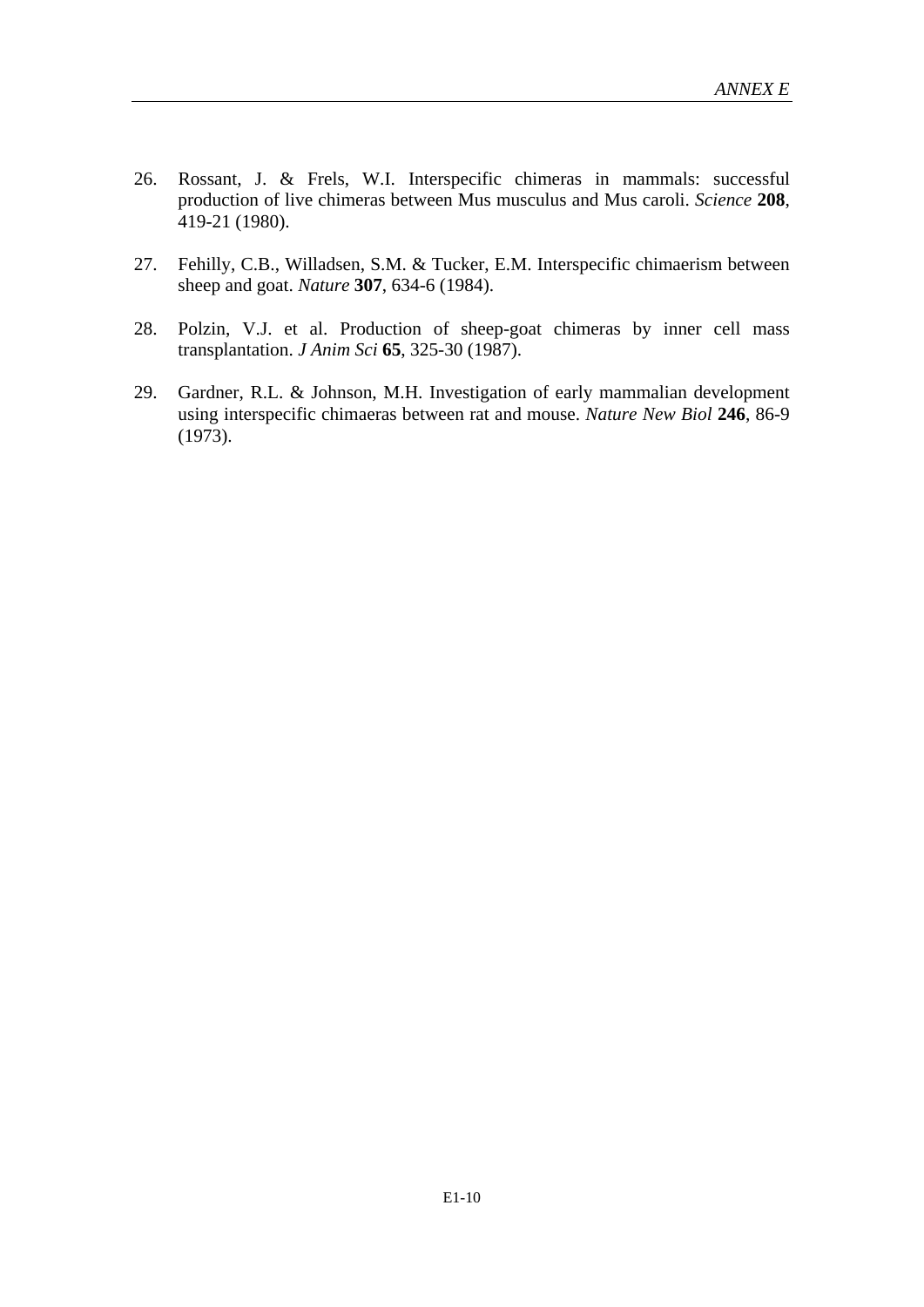#### **STEM CELL RESEARCH AND INTERSPECIES FUSION: SOME PHILOSOPHICAL ISSUES**

**Associate Professor Nuyen Anh Tuan**  Department of Philosophy National University of Singapore

In 1988, Harvard scientists patented the "OncoMouse" after successfully transferring a human cancer gene into a mouse. Since then, human neural stem cells have been transferred into the fetal brains of monkeys, chick embryos, fetal sheep, mouse brains and so on.<sup>1</sup> These are examples of biological research that creates, or is capable of creating, interspecies transgenics, chimeras, hybrids and xenografts. The aim of this paper is to discuss the main ethical issues arising from this kind of research.

**\_\_\_\_\_\_\_\_\_\_\_\_\_\_\_\_\_\_\_\_\_\_\_\_\_\_\_\_\_\_\_\_\_\_\_\_\_\_\_\_\_\_\_\_\_\_\_\_\_\_\_\_\_\_\_\_\_\_\_\_\_\_\_\_\_\_\_\_\_\_** 

#### **1. What and Why**

As the examples above show, it is now possible to transplant genetic or cellular material of one organism into another. If the host is prenatal, what results is a chimera. Chimeras can be intraspecies (when the organisms are of the same species) or interspecies (when the organisms are of different species). An interspecies chimera can be a combination of DNA sequences from different species, or a mixture of cells from different species (through somatic cell nuclear transfers), or a combination of cells from zygotes of different species. The term "transgenics" is sometimes used to refer to the results of gene transfer to distinguish them from chimeras. Chimeras are usually distinguished from hybrids (such as mules, "ligers," "geep," and hybridized plants) and xenografts (the products of grafting tissues from one species onto postnatal hosts of another species). Hybridization and xenografting occur naturally but also have been going on experimentally for some time. However, chimera research has only just begun, spurred on by advances in stem cell research. Most recent chimera research efforts involve transplanting human stem cells into prenatal nonhuman animals. The chimeras that result from these efforts allow scientists to study the development of certain human cells, such as bone-marrow stem cells, without involving human embryos or human patients. Stem cells, like drugs, need to be tested on nonhuman subjects first. In the case of many stem cells, tests can be done *in vitro*, but the results will be more accurate if their development can be observed in living animals. In the case of some stem cells, their development can take place and be observed only *in vivo*. This does not mean that chimeras must be used, as certain tests can be conducted on postnatal animals by xenografting. However, certain stem cells can only be successfully assayed in prenatal hosts. So far at least, scientists have been able to study human retinal stem cells only by transplanting them into preanatomic hosts such as embryonic mouse blastocysts, or postanatomic hosts such as the eyes and brains of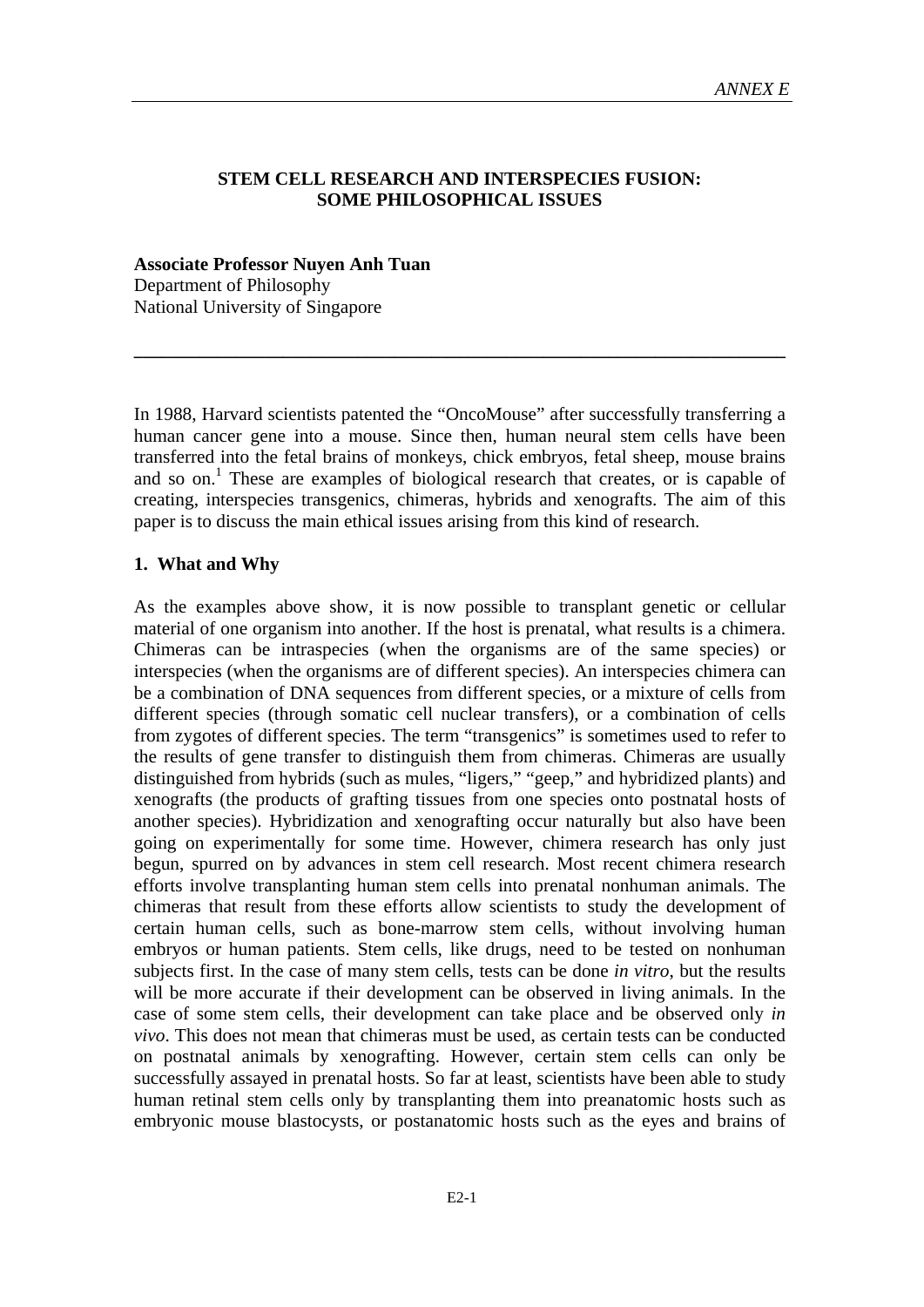fetal monkeys. Other attempts at transplanting stem cells into postnatal hosts have only produced tumours.

#### **2. The Issues**

#### *2.1 Health and Safety Risks*

There are risks involved in the creation of chimeras. The crossing of species boundaries may allow diseases to transfer between humans and nonhumans. Zoonosis may be a big problem given threats such as avian influenza. Dangerous new strains of viruses and bacteria may pose new health and safety risks. (In 2001, Imperial College, London, was found guilty of breaching health and safety rules in a study that involved the creation of a chimera of the hepatitis C and dengue fever viruses.) In the longer terms, there is the risk of creating uncontrollable chimeric monsters.

## *2.2 Against Nature-Playing God*

A cluster of issues comes under this heading. One is that a chimera is a life form artificially created and any such creation may be wrong, as it may be thought that the creation of life should be left to God or nature. Another is that, left alone, human and nonhuman tissues have their own, natural, ways of developing, which will be frustrated when they are merged together in chimeras. Also, it is often said that each species has it own natural integrity (and some say, dignity as well), and it is wrong to destroy it through chimera research.

#### *2.3 The Repugnance Argument or the "Yuk" Factor*

Some people find the idea of crossing species repugnant (although probably the majority have in mind hybrids and xenografts rather than chimeras). In the context of bioethics, the term "repugnance" was first used by Leon Kass against cloning.<sup>2</sup> He claims that there is "wisdom in repugnance" and if people find cloning repugnant then it is likely to be wrong. Many critics of stem cell research contend that Kass' claim applies especially to chimeras (as well as hybrids and xenografts).

#### *2.4 The Imago Dei Argument*

Related to the repugnance argument is the argument that since humans are created in (the Christian) God's image, any tempering with the human form is a tampering and an offence to God's image. One reason for the offence is that since animals are lower in the chain of being, to mix animal tissues with human tissues is to degrade the human form. John Paul II uses the term "original solitude" to describe the uniqueness and superiority of humans vis-à-vis the rest of nature.<sup>3</sup> Chimera research disturbs our "original solitude."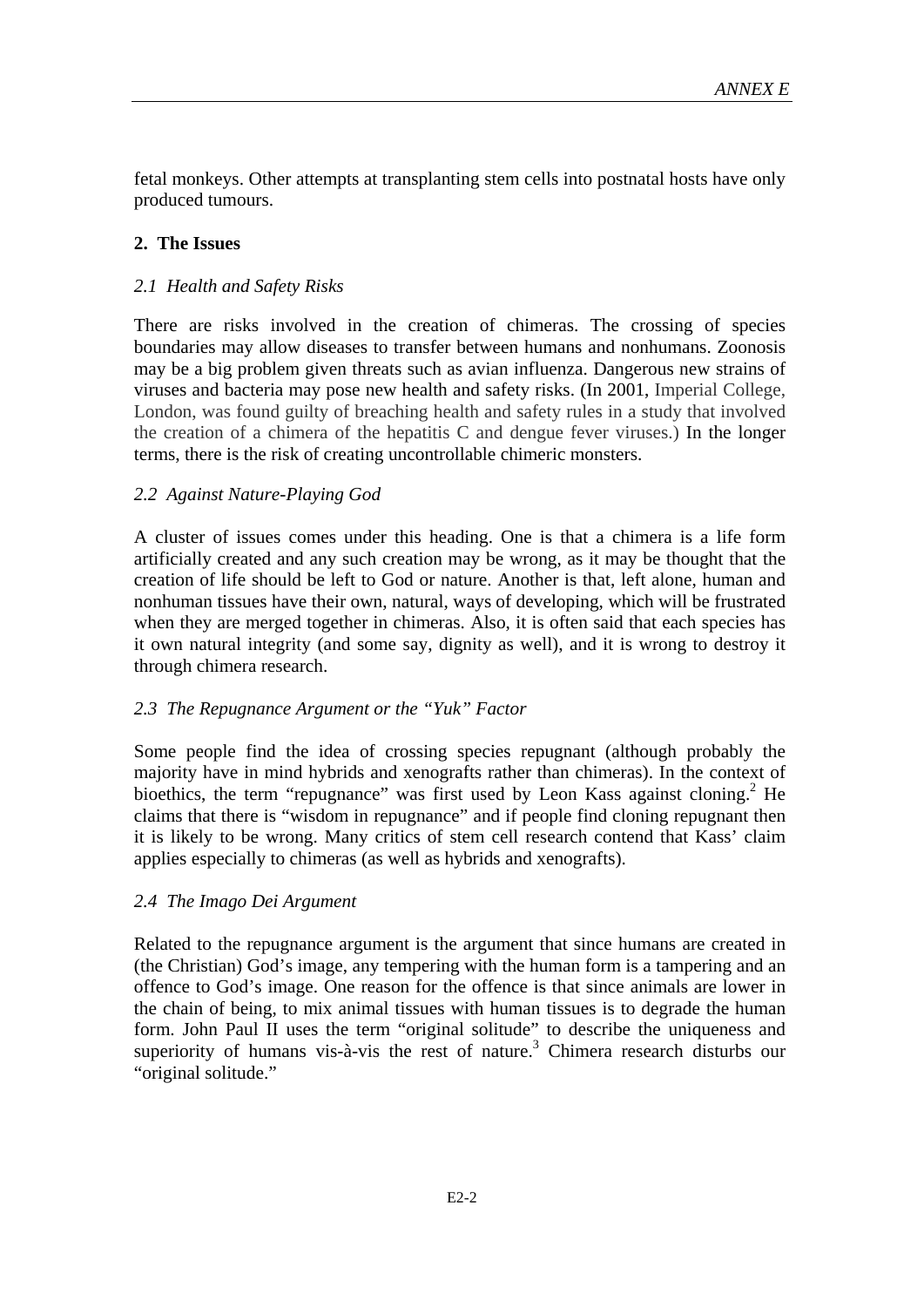## *2.5 Moral and Social Confusion*

Current social institutions and practices are based on long established and fairly entrenched views about humans and animals, and demarcation lines between the two groups. Chimeras can blur the demarcation lines and thus cause confusion. There will be new rights and obligations but it will be difficult to recognize them. Questions that may be asked include: What will happen to our meat-eating practice in a world in which many animals have human tissues in them? How are we to treat, say, monkeys that have human blood running through their veins?

## *2.6 Identity Problem and the Moral Status of Chimeras*

The issues in 2.5 above are grounded in more deep-seated issues about the identity and the moral status of chimeras. On the assumption that the moral status of something can only be determined if we know what kind of a thing it is, i.e. its identity, we need to settle questions such as: What kind of a thing is a human-animal chimera? Is it human or nonhuman? When is a chimera human enough for certain moral standards to apply (such as being respected, not being used solely as a means to an end, etc.)? In particular, some people find the prospect of transferring cognitive capacities to nonhumans alarming.

The above are the main ethical issues arising from chimera research. There are other issues, such as the use of animals in research generally, the use and destruction of human embryos and so on, which are ignored in this paper either because they are no longer controversial, or because the ethical safeguards are well enough established, or because they relate to a larger research context and should be discussed in such context.

# **3. Discussion**

#### *Issue 2.1*

The issue of health and safety risks can be addressed from the utilitarian point of view, which focuses on consequences. From this point of view, whether something ought to be permitted depends on the balance of benefits over harms. Whether the health and safety risks of doing something constitute an ethical barrier depends on what we stand to lose without doing it. Looking at the harms, or risks of harms, alone is not sufficient. The taking of any kind of drug has risks and the sensible thing to do is to weigh the risks against the benefits. It would be irresponsible, and perhaps morally wrong, not to immunize one's children against deadly childhood diseases on the grounds that the vaccines are not risk-free. If chimera research promises to do no better than curing skin acnes then perhaps it is not worth the risks (not to mention the financial costs). What benefits can we expect from chimera research is largely a scientific question. The evidence so far indicates that the benefits are likely to be substantial, more than enough to justify the known risks. Naturally, there is an ethical responsibility on the part of scientists to discover as much as possible about health and safety risks and to minimize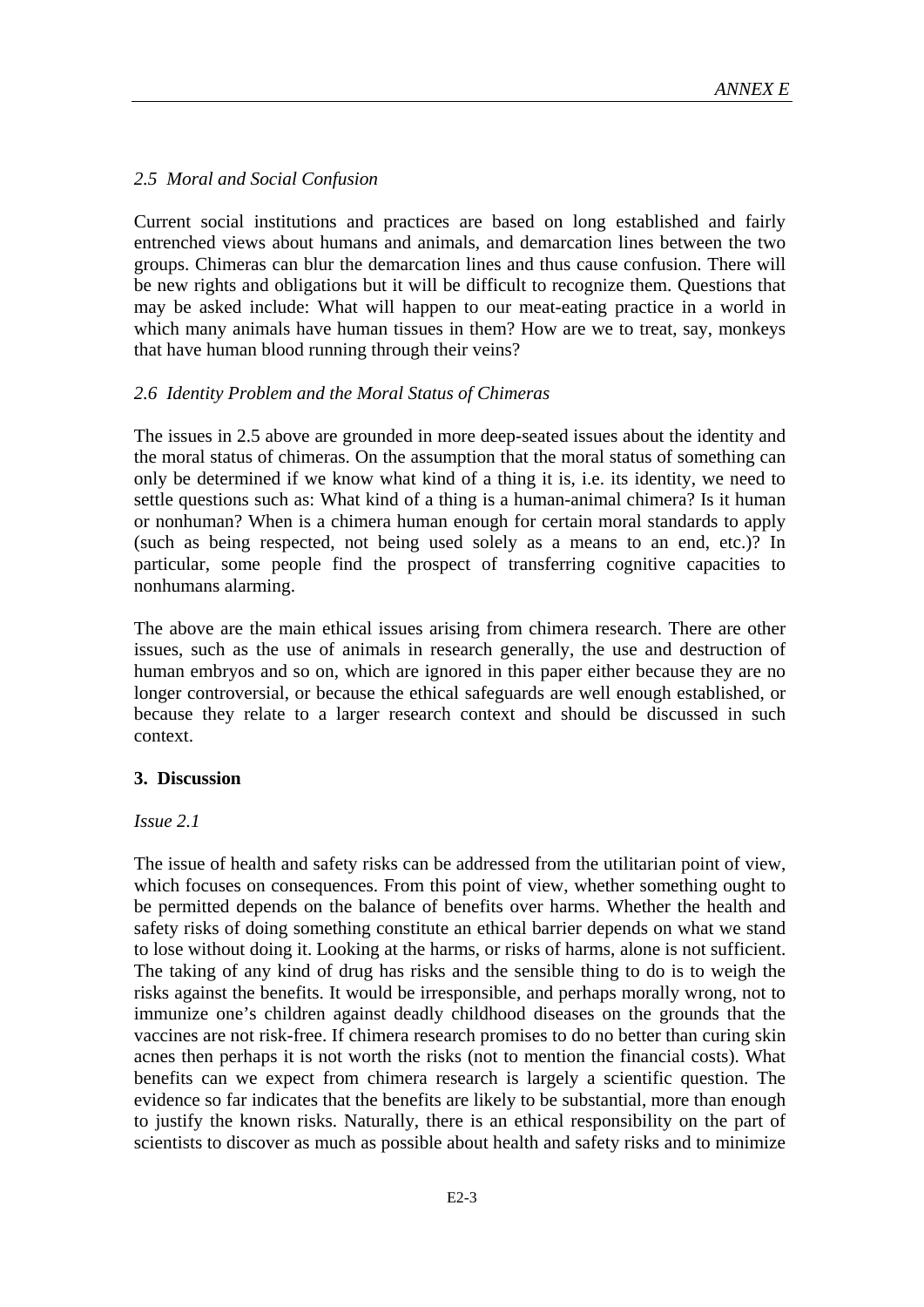them (just as there is an ethical  $-$  as well as legal  $-$  responsibility to produce safer vaccines and other drugs). The greater the threat of harm, the greater care scientists will have to exercise in conducting research. The threat can be estimated by estimating the actual harm and the probability of it occurring, and taking the product of the two. The harm of chimeric monsters being unleashed may be great, but the probability of this occurring is low enough for the threat to be regarded as minimal. One worrying kind of "monster" is a nonhuman animal with human cognitive functions. However, there is little likelihood of one being created if only dissociated human neural cells are used, and none if nonneural cells, such as human retinal stem cells, are used. Indeed, as long as the number of cells transferred is small enough, the host will retain its own characteristics. Even if the number is large, the anatomical constraints of the host are such that the development of human characteristics is unlikely. Still, in general, it is wise for the society to work with the scientific community to keep the probability of great harms occurring as low as possible through stringent rules regulating the number and kind of human cells transferred and the selection of host animals.

#### *Issue 2.2*

The "Playing-God" objection applies to a whole range of biomedical issues, ranging from IVF to gene therapy. In nonreligious terms, the claim is that anything "unnatural" is wrong. A number of things can be said about this claim. One is that nothing can be unnatural in the sense of going against the laws of nature. Scientific experiments, like everything else, must conform to the laws of nature. If "unnatural" is taken in this sense then there is no objection. If on the other hand by "unnatural" is meant "not how things turn out in nature" then the objection can be reduced to an absurdity, namely we should not take any medication for any illness (as this is not how a body heals itself in nature). Another point to make is that it is at least problematic to translate from what is the case to what ought to be the case. Whether something is right or wrong ethically must be based on ethical considerations (which, to be sure, have to be factually informed), rather than purely factual considerations.

In the case of chimera research, the objection is that scientists should not be playing God in harming species integrity and dignity and in creating new life forms. Species integrity and dignity will be discussed below, in relation to Issue 2.6. As for creating new life forms and other ways of "playing God," a number of things can be said:

- To some extent, this objection amounts to a misunderstanding of what scientists do. They do not create life as such; they just "rearrange" the ways life manifests itself. If this is also considered wrong then the reductio ad absurdum point above applies: many standard medical procedures are just "rearranging" how life manifests itself, typically from a diseased state to a healthy state and it is absurd to suggest that such medical intervention is wrong.
- How do we know what God's plans are when it comes to scientific knowledge and practice? Is it not possible that stem cell research is part of those plans?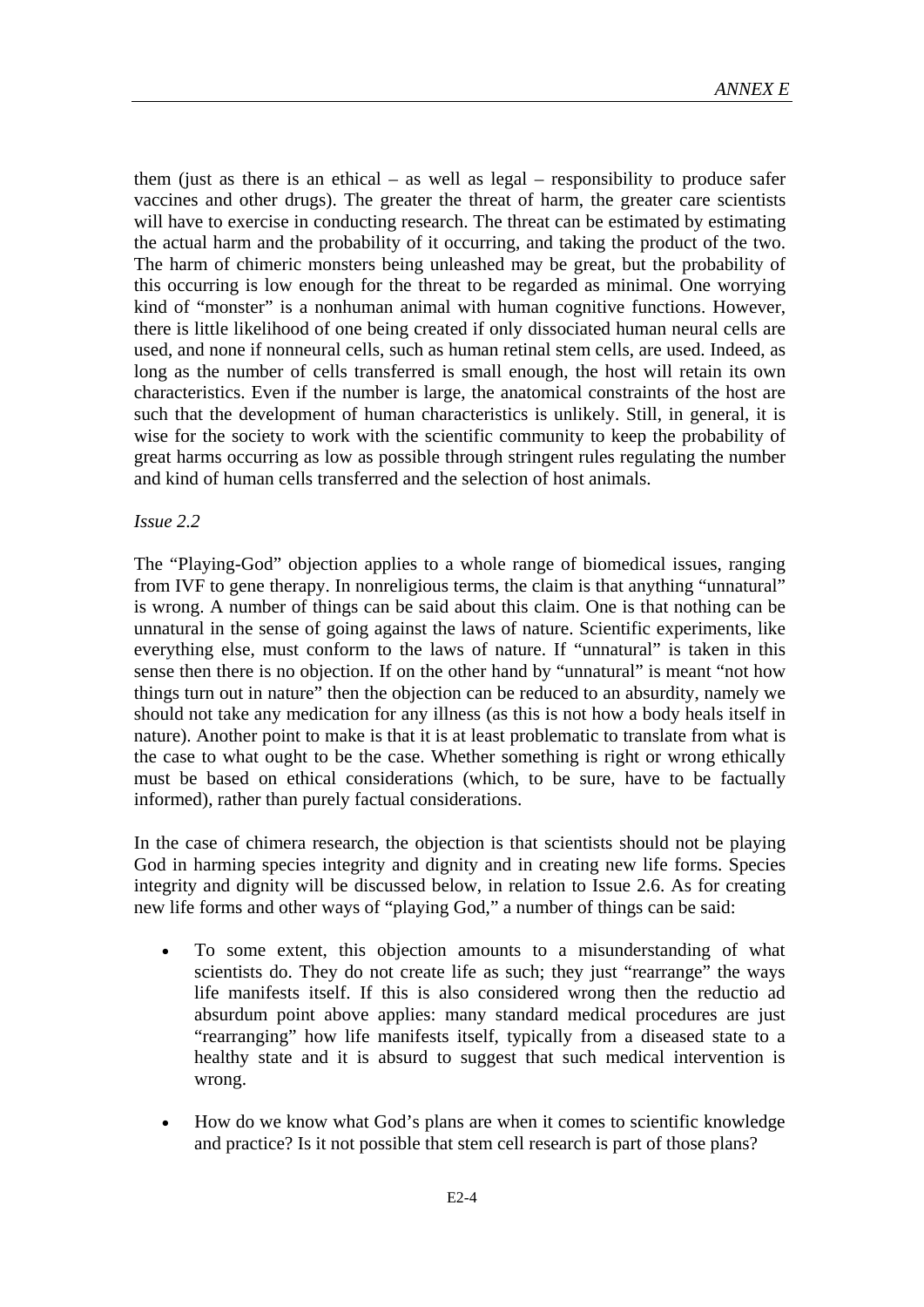- The "playing God" argument cuts both ways. In the euthanasia debate, many opponents of euthanasia claim that doctors should not be playing God in deciding who should die and when. If this claim is sound and if chimera research can save life then to stop it is to play God with respect to those whose lives can be saved.
- At least one scientist has claimed that Judaism permits us to "play God" as long as we play according to His rules.4 Indeed, we are encouraged to "play" God" if "playing God" means to heal and to provide effective medical relief. What is forbidden in Judaism is stem cell research, or any kind of research, conducted for eugenic purposes: this would be playing against His rules.

Making the points above does not mean that the religious aspect of the "playing God" argument can simply be ignored. The underlying religious convictions may still be sincerely and strongly held, and a society, particularly a multi-religious one, has the responsibility to engage all of its members in a dialogue to ensure that good science can be done without violating anyone's fundamental rights, or offending anyone's dignity or religious sensibility.

#### *Issue 2.3*

Concerning the repugnance argument or the "yuk" factor, the obvious point to make is that repugnance is an emotional response. What role it plays in moral judgments is not clear. It may be argued that it should play no role at all. Leon Kass admits that the "repugnance argument" is not really an argument in the logical sense, but insists that repugnance cannot be ignored because there is "wisdom" in it. It is not clear what this claim amounts to. One possibility is that we are made by nature to feel repugnant against something so as to avoid it for our own good. For instance, we find that incest is repugnant and it turns out that there are good reasons to say that it is a bad thing and should be avoided. However, the case of incest shows that we should not object to something just because it is a taboo but because there are good reasons to say that it is a bad thing. On this interpretation, all that the "repugnance argument" shows is that we should find out whether there really are good reasons for objecting to chimera research other than the feeling of repugnance. Kass does not offer any. Repugnance is at best a symptom of what is wrong and there is no substitute for a proper diagnosis of what is wrong. Incidentally, while anthropologists have found that incest is near enough to being universally repugnant, a taboo in nearly all cultures, the idea of a biological chimera is not so. Repugnance against chimeras, if any, is not even a reliable symptom of something wrong. Kass is right in insisting that we should not become "souls that have forgotten how to shudder," but having shuddered, we should take a close look at what we are shuddering at before taking a swipe at it: it could well be a harmless crawling insect on the back or worse still a prized specimen!

Another way of cashing out Kass' "repugnance argument" is to put it in terms of Midgley's argument about emotions.<sup>5</sup> She claims that feelings and reasons are complementary: judgments of right and wrong are accompanied by feelings of approval and disapproval (and in the case of a serious wrong, a strong feeling such as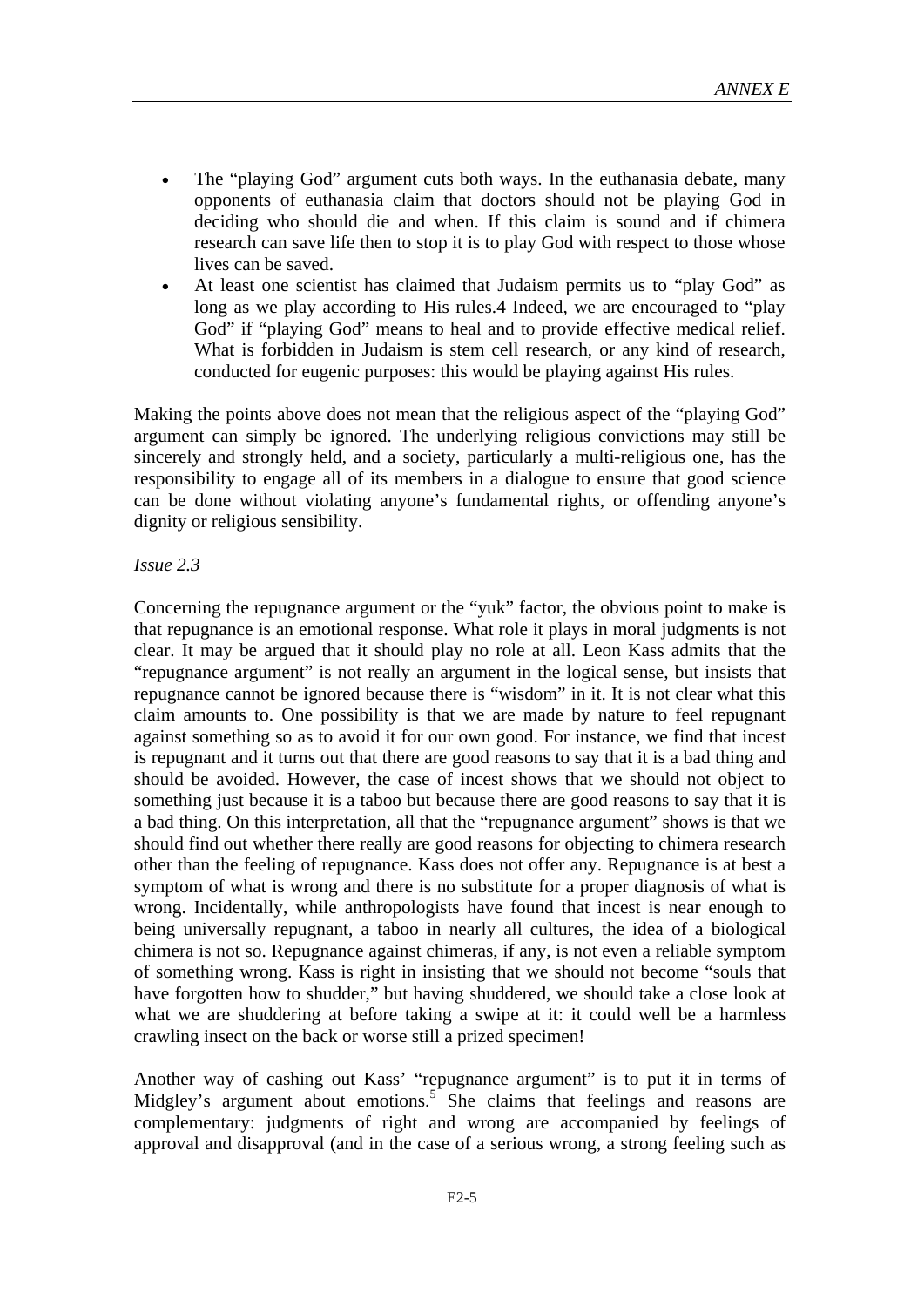disgust, or repugnance). She concludes that strong emotional reaction should be taken seriously, for there may be good reasons for it, and even if there are no obvious good reasons, it should still be respected rather than summarily dismissed as "emotional." However, once again, all that the argument establishes is that we need to find out whether there are good reasons for reacting negatively to something and that, even if no good reasons are found, we should still respect the negative reaction. The practical question now is how to show respect for the negative reaction when there are no good reasons for it. Clearly, it is unreasonable to suggest that an activity should be stopped just because some people strongly object to it (without being able to offer good reasons for the objection). After all, many people did, and some still do, strongly object to interracial relations, kissing or holding hands in public and so on. Still, it may be said that just because a large number of people feel that something is repugnant, it is at least morally problematic. The problem is how to deal ethically with members of the community who react negatively to certain things for no apparent good reasons. There may be social and ethical costs to bear in allowing something like chimera research. The costs can be minimized through public dialogues, consultations and discussions. Whatever costs that remain, bearing in mind that not all people can be pleased all the times, will have to be weighed against the expected benefits. On available evidence, the benefits of chimera research seem substantial enough to absorb the ethical costs of going against the preferences of those who object on non-rational grounds, particularly if it can be ensured that such research does not violate anyone's fundamental rights.

#### *Issue 2.4*

In nonreligious terms, the "Imago Dei" argument inveighs against crossing species boundaries, typically on the grounds of preserving the dignity and integrity of the human species. This aspect of the argument will be discussed later in relation to Issue 2.6. In religious terms, the objection is directed at the crossing into the human form, which is regarded as holy insofar as it is the image of God. The point to notice straightaway is that this objection is rooted in the Judeo-Christian tradition (which does not mean that all followers of this tradition raise it). Other religious traditions do not seem to give rise to the same objection. Indeed, in some religions, the worshipped images often combine human and animal features, such as a human body with an elephant head. The "Monkey God," it seems, is human, monkey and God rolled into one.

Another point to make is that the argument does not make a distinction between the human form and tokens, or manifestations of that form. Chimera research does not alter and is not aimed at altering the human form as such even though it may alter the form of some token humans. Indeed, it may be said that chimera research aims at preserving the human form against diseases that threaten that form. Failing to make this distinction could well be an offense to all those humans unfortunate enough not to con*form* to the human form for whatever reason (does an amputee offend Imago Dei?). There is a danger of altering the human form if the human germline is systematically affected by chimera research but the risk of this is low. Naturally, there is a responsibility to keep it low. Also, a society has the responsibility to engage those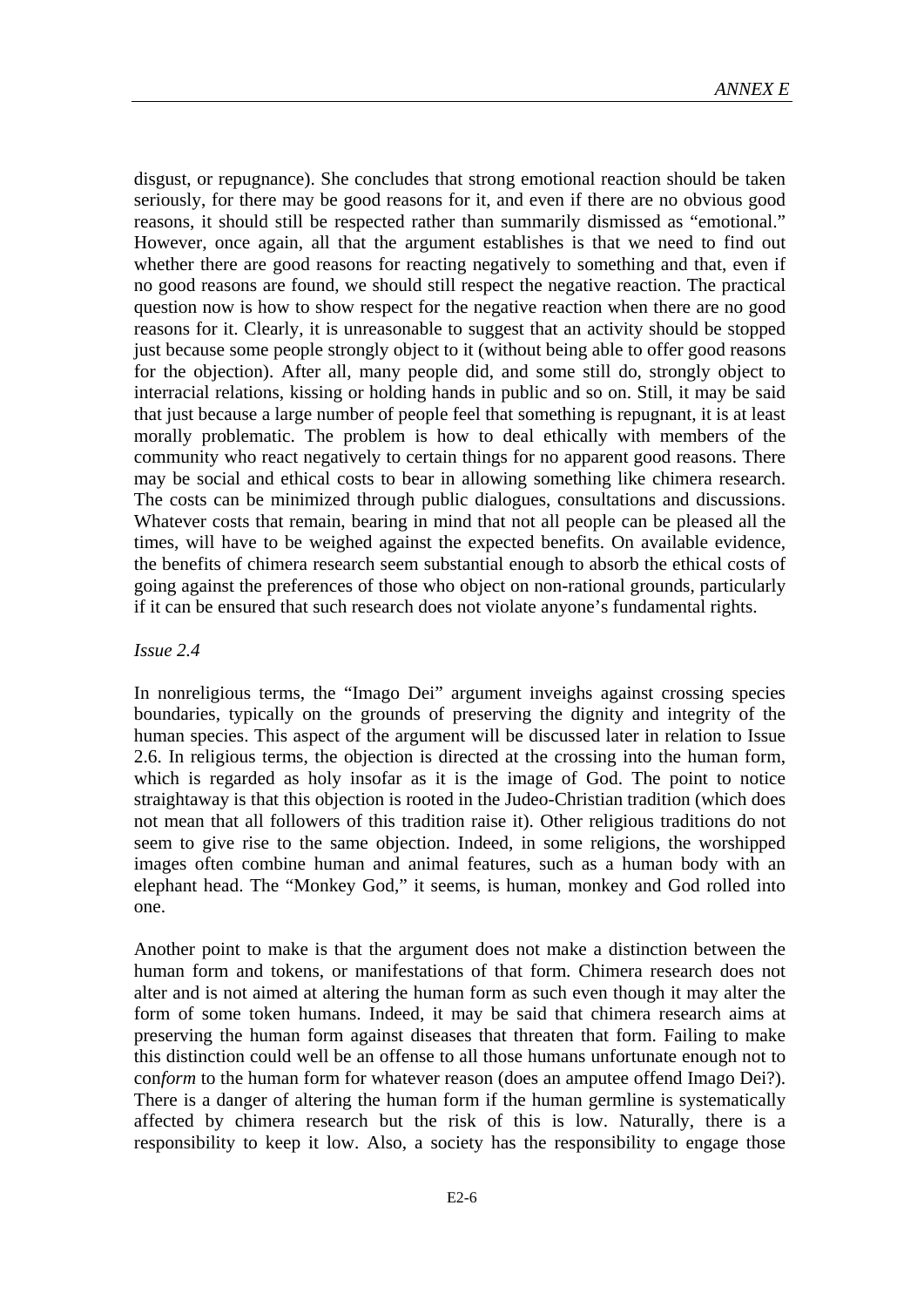members of the society who take the Imago Dei argument seriously, through public dialogues, consultations and discussions.

#### *Issue 2.5*

In general, just because something causes confusion, it does not follow that it is a bad thing or that it should not be permitted. The emancipation of black slaves caused a great deal of economic and social confusion for the United States, but that is not a reason to say that it should not have happened. Many people complain that the women's liberation movement has caused a great deal of social confusion, but this not a reason not to emancipate women. When fundamental rights are concerned, the costs in terms of moral and social confusion may have to be born. It may be argued that those whose lives would be better off as a result of chimera research has a right to its benefits that may outweigh the costs in terms of moral and social confusion. However, the issue is more likely to be settled on the basis of the likelihood and the extent of social and moral confusion. It will be at least a concern if the confusion is so great as to outweigh any benefits to be had, but there is no evidence to show that this is the case with chimera research. We are already familiar with images of human-animal mixtures, in various religions, in folklores, in story books, in films and art works and so on. Many of us growing up with Sesame Street stories of Miss Piggy do not seem to have any trouble with eating pork. To be sure, we may think differently if some pigs do act like Miss Piggy, but the evidence so far indicates that they will fly before they do so. It is of course possible that those who raise this objection have in mind a confusion at a deeper level, having to do with the integrity and dignity of species, which would be threatened if species boundaries are breached. The thought is that there would be a moral confusion as the established moral order based on existing species boundaries would no longer apply. This aspect of the objection will be discussed below.

#### *Issue 2.6*

Many different ethical concerns arise from the fear that stem cell research, in creating interspecies organisms, will undermine the boundaries that now separate the species. As pointed out above, in one aspect, the "playing God" argument says that crossing species boundaries will harm the integrity and dignity of species. Another concern is that blurring the species boundaries will cause moral confusion insofar as there is an established moral order based on the hierarchy of species. Many writers have dismissed both concerns, arguing that they are based on a mistake, namely that there are rigidly fixed species boundaries.<sup>6</sup> They point out that biologists themselves do not believe in them: "The biological categorization of species is empirical and pragmatic," which means that "species categories are never real, ontological entities or natural kinds."<sup>7</sup> Indeed, there are many different concepts of species.<sup>8</sup> However, dismissing the idea of fixed species boundaries goes some way toward addressing the first concern, but does not settle the moral issue underlying the second, which can simply be shifted to the talk about kinds of things that we are perfectly familiar with. In our ordinary conceptual scheme, there is such a thing as the human kind, members of which we can easily identify and pick out, and distinguish from members of other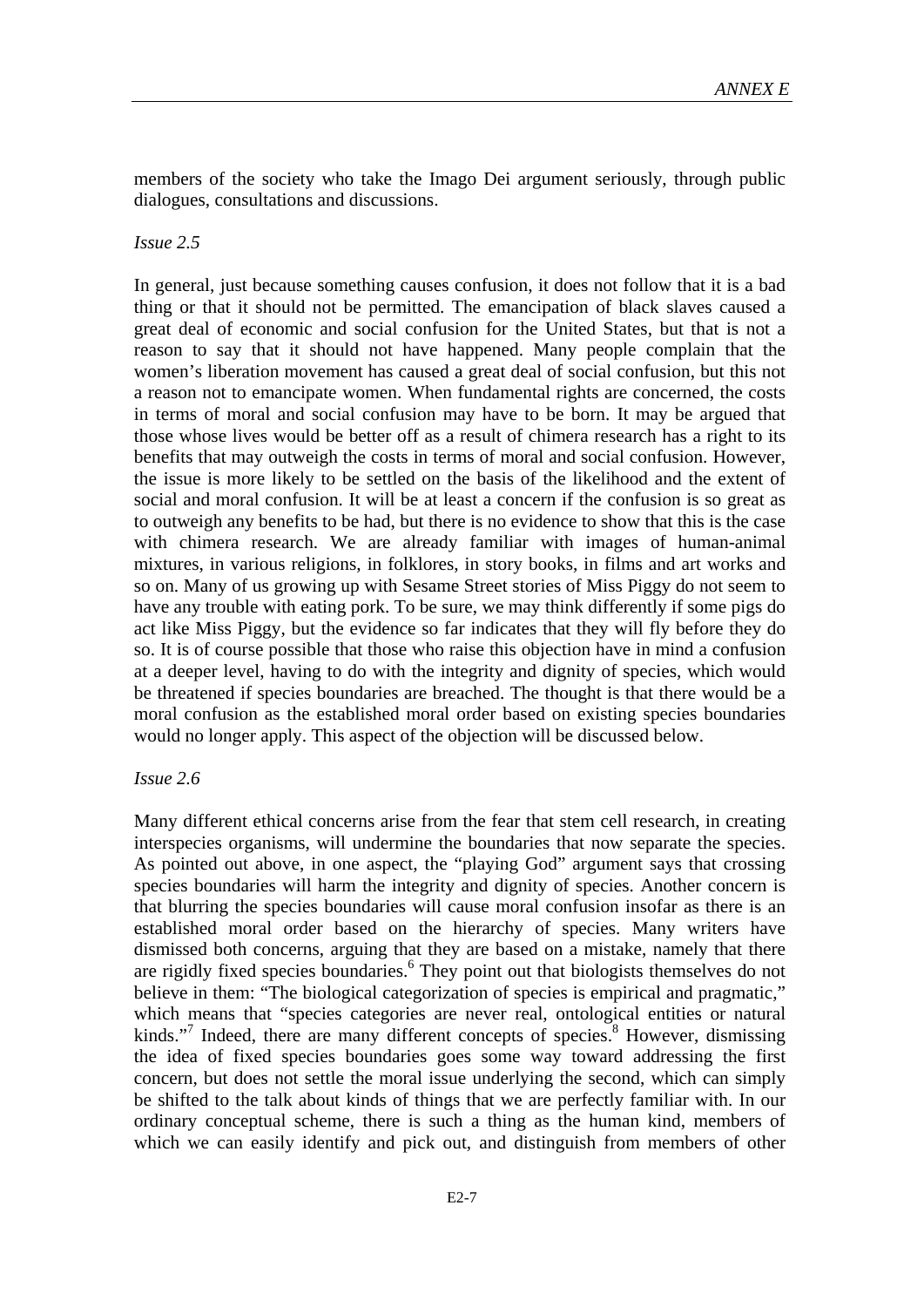kinds. Mapped onto this conceptual scheme is a moral hierarchy of kinds on which the human kind occupies the top rung and the other kinds occupy the lower rungs according to how close they are to us in terms of anatomical and psychological development. For instance, we typically regard killing an insect not as serious as killing a cat, which in turn is not as serious as killing a monkey, a chimpanzee and a human being, in that order. The complaint against stem cell research is really based on this ordinary conceptual and moral framework.

There are two types of complaint. One is that chimeras, hybrids and so on invalidate our conceptual scheme concerning kinds and as a result causes moral confusion. Differently put, they will provide a metaphysical test that our conceptual scheme could well fail. We may no longer be sure about what we have taken to be the criteria for being a member of a certain kind. This type of complaint can be fairly easily dismissed. The introduction of interspecies entities, such as the "OncoMouse," does not lead to the elimination of kinds of beings as we know them anymore than the creation of "ligers" and "geep" leads to the elimination of lions and tigers and goat and sheep. Our ordinary conceptual scheme still applies to ordinary human beings and ordinary lions, tigers, goat and sheep. To be sure, the new entities could overwhelm the existing ones in a battle for survival. However, the likelihood of this occurring is so remote as to constitute no threat at all. Even if it ever came to pass, there would be no moral issue, as there would no longer be the human kind as we know it, for which it is a moral issue. What is not so remote is that there would be more and more entities that do not fit in any existing kind. However, conceptually, if we could cope with mules as a kind, there is no reason why we cannot cope with ligers and geep, or for that matter, onco-mice or humice, as new kinds of entities. That leads to the second type of worry, namely how we are to treat the individual new entities, or what moral status they possess.

To facilitate the discussion, it is useful to distinguish three possible varieties of chimeras and hybrids: (1) Those that can be said to belong to different kinds, that is, wholly of kind X *and* wholly of kind Y (and Z …), (2) Those that are wholly of one kind only but possess features of another kind and (3) Those that do not belong to any existing kind, neither fish nor fowl. It may be thought that (1) is logically impossible. However, DiSilvestro has argued that it is logically possible for one entity to be wholly of one kind and wholly of another kind.<sup>9</sup> He cites a theological view of the doctrine of Incarnation on which the entity Jesus is wholly human and wholly God. DiSilvestro then suggests what he calls the "Maximum Respect Principle" to determine the moral status of any such entity: it has the status of the kind that deserves the most respect. Thus, since God has a greater status than humans, the human Jesus who is also God deserves the moral status of God, which includes our worshipping Him. If this suggestion is right then any entity that is both wholly human and wholly animal has the higher moral status of a human, insofar as humans are ranked higher than animals on the moral scale. The only alternative to the Maximum Respect Principle is one that calls for recognizing the minimum status (the Minimum Respect Principle), or somehow adding the two (the Additive Principle), or subtracting the lower from the higher (the Substractive Principle), or averaging the two (the Averaging Principle).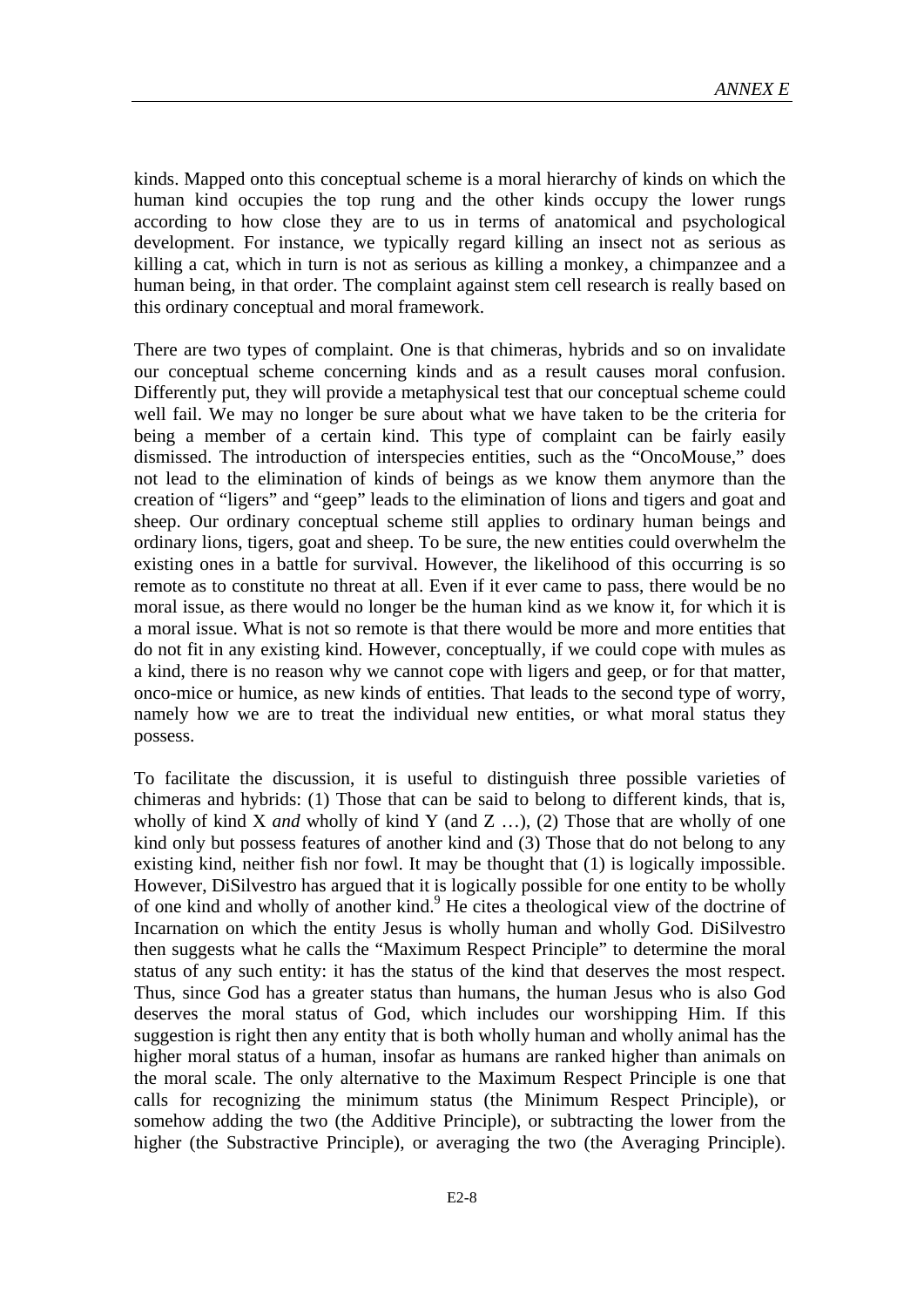None of the latter would work in the case of Jesus who cannot be respected just as a human being (as required by the Minimum Principle), or as more or less than God (as required by any of the other three principles). It looks like we have a reasonable principle to settle the question of the moral status of interspecies entities.

As it turns out, the ethical issue is much simpler than DiSilvestro has envisaged. This is so because even if he is right in his claim that (1) is logically possible, there is no evidence to suggest that it is biologically possible. Biological properties characteristic of a biological kind tend to preclude the development of biological properties characteristic of another kind. For instance, it has been pointed out that it is "highly unlikely that even a monkey chimera whose entire thalamocortical system was humanderived could possess human consciousness, as its neurons would lie in anatomically different networks."<sup>10</sup> This means that even if we take the capacity for human consciousness as sufficient for being a member of the human kind, it is still "highly unlikely" that there can be an entity that is wholly human and wholly simian or wholly something else. Stem cell research is likely to lead to entities of type (2) or (3). A type (2) entity is wholly of one kind but possesses characteristics of another kind. A monkey with human blood flowing through its vein remains wholly monkey, and only monkey, even though it is not an ordinary monkey. Likewise, a human being with a baboon heart remains wholly human, and only human, even though he or she is not an ordinary human. As such, the question of moral status does not arise: the monkey with human blood has the moral status of a monkey, no more and no less, and Baby Fae, had she survived and grown up with the baboon heart beating in her chest, would have retained the moral status of a human being, no more and no less. Entities of type (3) are somewhat more troublesome but still, as a minimum, we can say that if something is neither human nor simian then it does not have the status of a human being nor that of a monkey. What it has depends on our decision concerning where we would fit that kind of entities in our existing moral order. There is little problem if the new animal comes from different kinds of animals of the same moral status. (Thus, insofar as the goat and the sheep have the same moral status, the hybrid geep takes on that same moral status.) As for other entities, decisions need to be made. We might decide to place the "humouse" kind higher than the mouse kind, in which case we would give a "humouse" a greater moral status than we would a mouse. However, it will be a very long time, if ever, before there are enough entities of this type for us to have to start thinking of new kinds and their moral status, particularly if they remain laboratory specimens rather than proliferating as naturally living entities.

#### **4. Conclusion**

The ethical concerns about stem cell research are extensive and not unreasonable. It has major implications for our fundamental values, beliefs and practices. However, there does not seem to be any ethical barrier against it. Nevertheless, there is a continuing need for public dialogues and debates in order to gain as much consensus and support for the new science as possible. Ethical and other safeguards should also be in place to ensure public trust. There is little doubt that the health benefits will be substantial. But perhaps the greatest benefit is not something related to human health